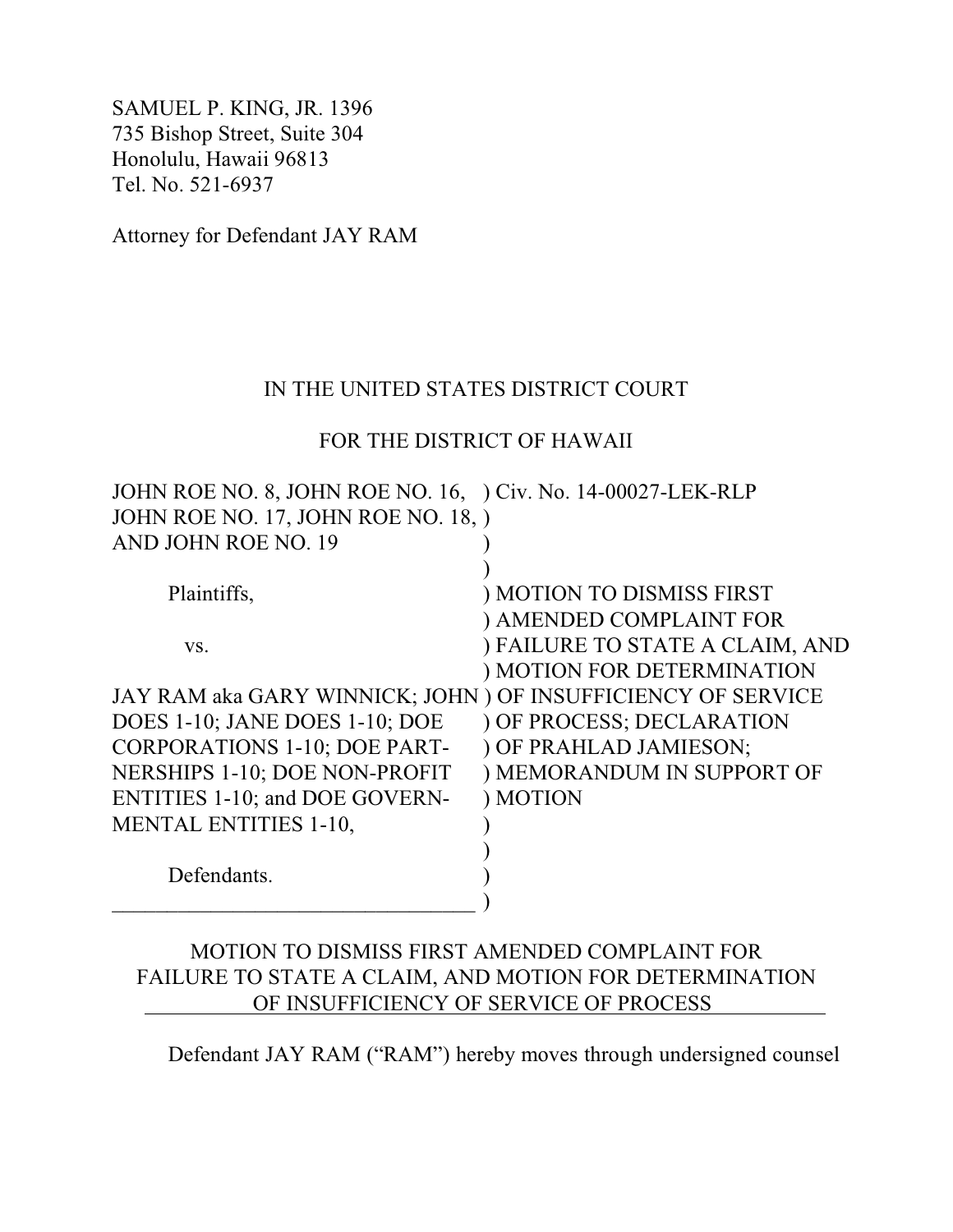pursuant to Rule 12(b)(6) of the Federal Rules of Civil Procedure that the First Amended Complaint filed by Plaintiffs in Hawaii state court and removed by RAM to federal court on diversity of citizenship grounds be dismissed for failure to state claim against RAM upon which relief can be granted. In the alternative, if the Complaint is not dismissed, RAM moves pursuant to Rule 12(b)(4) that this Court determine that service of process was insufficient. RAM's 12(b)(6) motion is based on the attached Memorandum in Support of Motion and the file in this case. RAM's 12(b)(4) is based on the attached Declaration of Prahlad Jamieson, the Memorandum in Support of Motion, and the file in this case.

DATED: Honolulu, Hawaii, February 12, 2014.

 /s/ Samuel P. King, Jr. SAMUEL P. KING, JR. Attorney for Plaintiff JAY RAM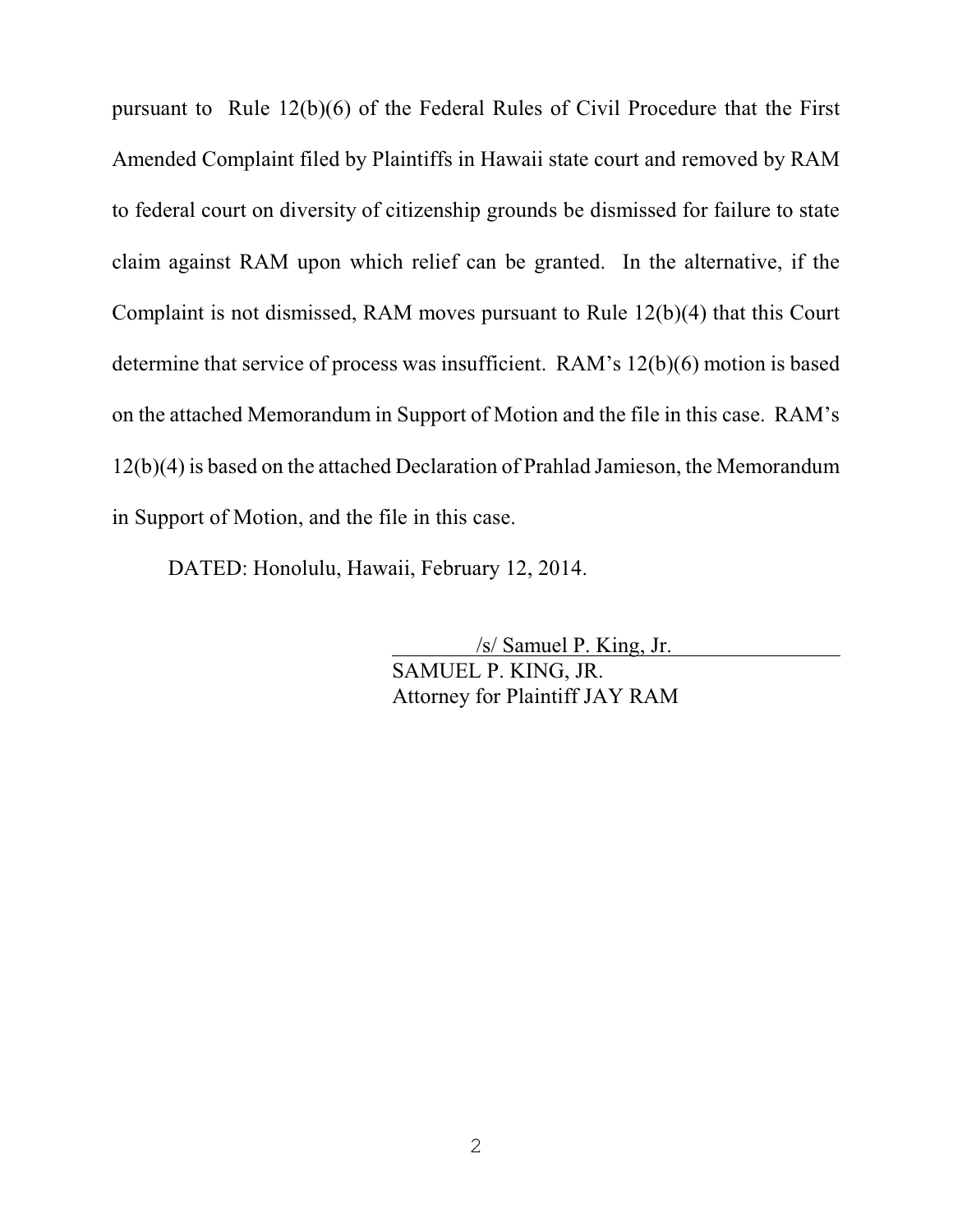#### IN THE UNITED STATES DISTRICT COURT

#### FOR THE DISTRICT OF HAWAII

| JOHN ROE NO. 8, JOHN ROE NO. 16, Civ. No. 14-00027-LEK-RLP |          |
|------------------------------------------------------------|----------|
| JOHN ROE NO. 17, JOHN ROE NO. 18, )                        |          |
| AND JOHN ROE NO. 19                                        |          |
|                                                            |          |
| Plaintiffs,                                                |          |
|                                                            |          |
| VS.                                                        |          |
|                                                            |          |
| JAY RAM aka GARY WINNICK; JOHN ) MEMORANDUM IN SUPPORT OF  |          |
| DOES 1-10; JANE DOES 1-10; DOE                             | ) MOTION |
| <b>CORPORATIONS 1-10; DOE PART-</b>                        |          |
| NERSHIPS 1-10; DOE NON-PROFIT                              |          |
| <b>ENTITIES 1-10; and DOE GOVERN-</b>                      |          |
| <b>MENTAL ENTITIES 1-10,</b>                               |          |
|                                                            |          |
| Defendants.                                                |          |
|                                                            |          |
|                                                            |          |

### MEMORANDUM IN SUPPORT OF MOTION

I. Introduction

On March 1, 2013, Plaintiff JOHN ROE NO. 8 ("NO. 8") filed a Complaint against RAM in the First Circuit of the State of Hawaii in Civ. No. 13-1-0609-03 VLC ("Hawaii civil case") alleging sex abuse by RAM against NO. 8 which occurred during the period 1984 to 1989. NO. 8 alleged that he was 5 years old in 1978 (born in1973). Counts of "Sexual Assault and Battery," "Intentional Infliction of Emotional Distress," "Grossly Negligent Infliction of Emotional Distress," and "Punitive Damages" were made in the Complaint.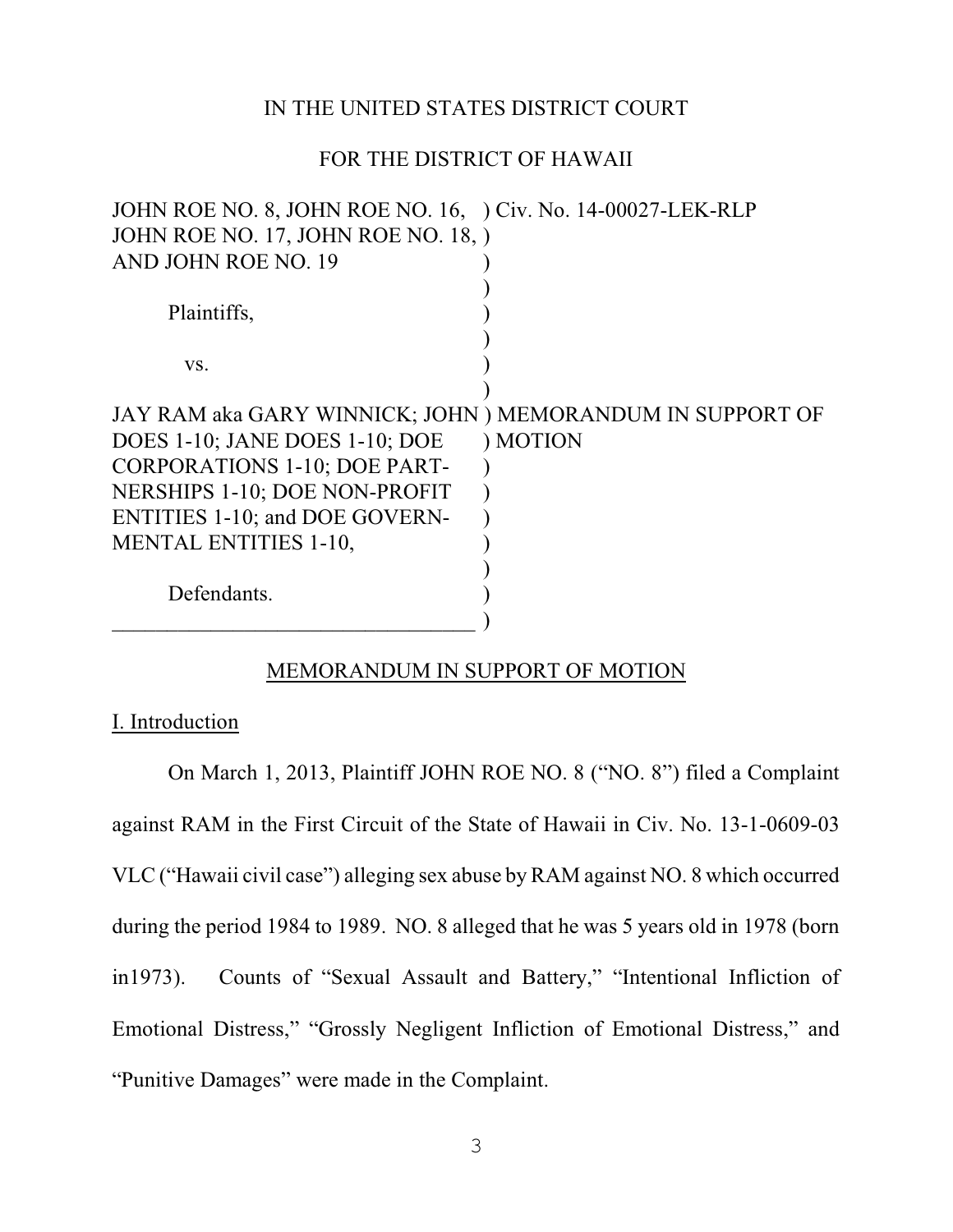On October 1, 2013, Plaintiffs NO. 8 and JOHN ROE NO. 16 ("NO. 16"), JOHN ROE NO. 17 ("NO. 17"), JOHN ROE NO. 18 ("NO. 18"), and JOHN ROE NO. 19 ("NO. 19") filed the First Amended Complaint in the Hawaii civil case. All Plaintiffs alleged sexual abuse against them by RAM. NO. 8 made the same allegations of abuse as in the original Complaint. NO. 16 alleged abuse against him by RAM during the period 1984 to 1993. NO. 16 alleged that he was 5 years old in 1982 (born in 1978). NO. 17 alleged abuse against him by RAM during the period 1987 to 1991. NO. 17 alleged that he was 10 years old in 1983 (born in 1973). NO. 18 alleged abuse against him by RAM during the period 1986 to 1991. NO. 18 alleged that he was 13 years old in 1986 (born in 1973). NO. 19 alleged abuse against him by RAM during the period from 1987 to 1990. NO. 19 alleged that he was 13 years old in 1987 (born in 1974). All Plaintiffs alleged the same counts against RAM as NO. 8 had alleged in the original Complaint.

During the period 1984 to 1993 (which encompasses all the alleged periods of abuse by all Plaintiffs), the statute of limitations for torts in Hawaii for "Damage to persons or property," HRS 657-7, provided thatsuch action "shall be instituted within two years after the cause of action accrued, and not after, except as provided in section 657-13." HRS 657-13 provided that a cause of action could be instituted by a person who was "within the age of eighteen years" up to two years after the person attained the age of 18. NO. 8 claimed abuse ending in 1989, and he was 18 in 1991.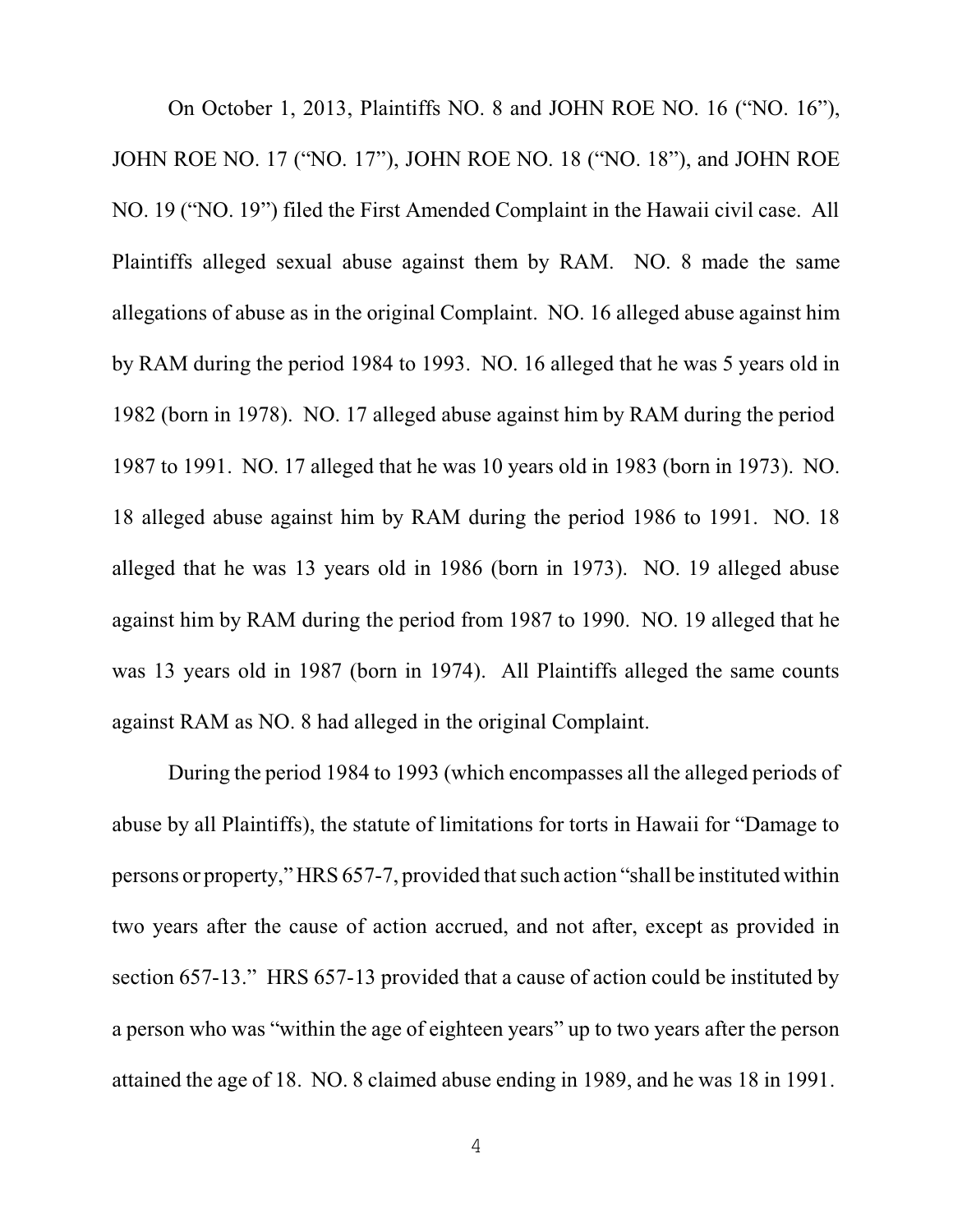NO. 16 claimed abuse ending in 1993, and he was 18 in 1996. NO. 17 claimed abuse ending in 1991, and he was 18 in 1991. NO. 18 claimed abuse ending in 1991, and he was 18 in 1991. NO. 19 claimed abuse ending in 1990, and he was 18 in 1992. HRS 657-7 and 657-13 have not been amended since 1993 and are still the same today. Under these statutes, the claims of NO. 8 were extinguished by the Hawaii statutes of limitations in 1993, the claims of NO. 16 in 1998, the claims of NO. 17 in 1993, the claims of NO. 18 in 1993, and the claims of NO. 19 in 1994.

Under Hawaii caselaw, if a person is sexually abused but has no recollection of the abuse and then becomes aware of the abuse, that person has up to two years after the "discovery" of the damage from the abuse to file suit against the alleged perpetrator. *Dunlea v. Dappen*, 83 Haw. 28, 924 P.2d 196 (1996). None of the Plaintiffs in this case claim that they failed to discover alleged abuse by RAM against them within two years of filing the Complaint or First Amended Complaint in this case.

In 2012, the Hawaii Legislature enacted HRS 657-1.8 (Act 68) which took effect on April 24, 2012. Subsection (a) extended the statute of limitations for a minor claiming "damages based on physical, psychological, or other injury or condition suffered by a minor arising from the sexual abuse of the minor by any person" for up to 8 years after the minor attained his or her  $18<sup>th</sup>$  birthday or for up to 3 years after the minor "discovers or reasonably should have discovered that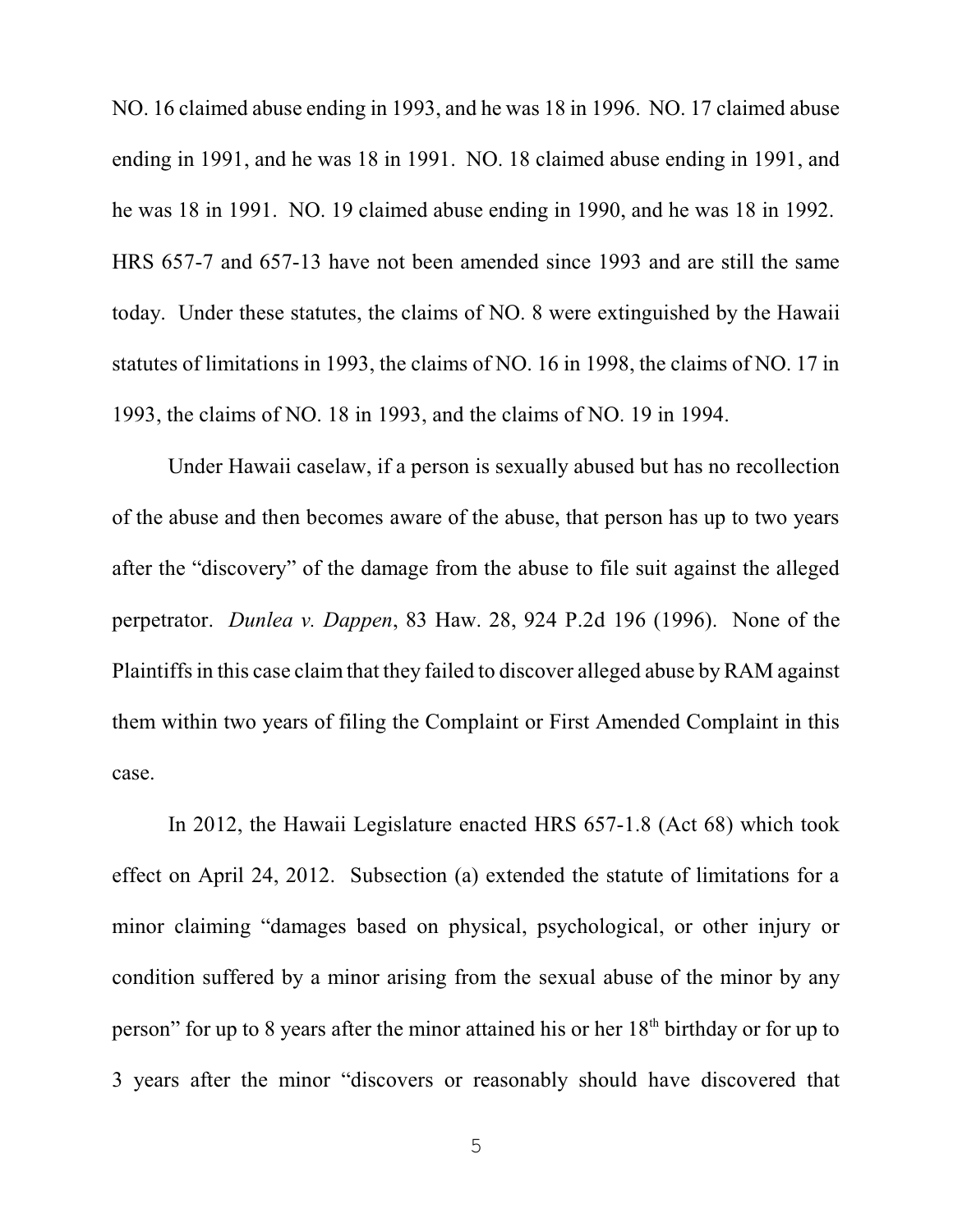psychological injury or illness occurring after the age of minor's eighteenth birthday was caused by the sexual abuse" [a *Dunlea*-type claim]. Even assuming this portion of the statute could retroactively apply to the claims of all Plaintiffs in this case, this portion of the statute does not "revive" any of the claims which were all extinguished prior to 2000 at the latest for NO. 19.

Subsection (b) of HRS 657-1.8 states:

For a period of two years after [April 24, 2012], a victim of child sexual abuse that occurred in this State who had been barred fromfiling a claim against the victim's abuser due to the expiration of the applicable civil statute of limitations that was in effect prior to [April 24, 2012], may file a claim in a circuit court of this State against the person who committed the act of sexual abuse.

If a person is sued under subsection (b) and the court determines that "a false accusation was made with no basis in fact and with malicious intent," then the person sued may recover attorney's fees (subsection (c)). In order to be allowed to file an action for sexual abuse under subsection (b), subsection (d) requires that a plaintiff must obtain a "certification of merit" which includes a notarized statement from a licensed psychologist, licensed marriage and family therapist, licensed mental health counselor, or licensed social worker "who is knowledgeable in the relevant facts and issues involved in the action, who is not a party to the action." The notarized statement included in the certificate of merit "shall set forth in reasonable detail the facts and opinions relied upon to conclude that there is a reasonable basis to believe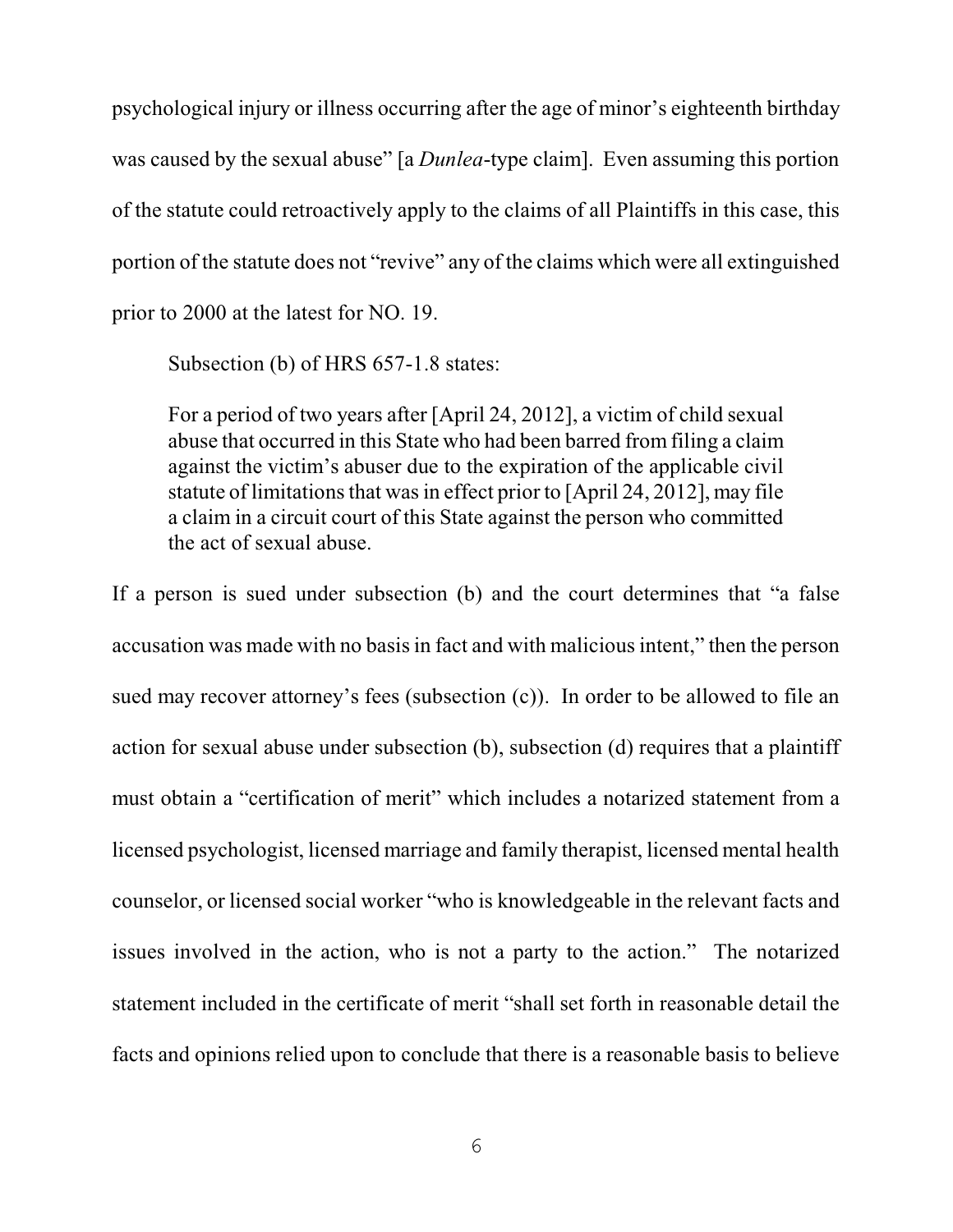that the plaintiff was subject to one or more acts that would result in an injury or condition specified in subsection (a)."

When Plaintiffs filed their First Amended Complaint in this case in Hawaii state court, certifications of merit were filed. HRS 657-1.8(d) states that the certifications are to "be sealed and remain confidential." The First Amended Complaint states at paragraph h on page 3, "Plaintiffs have satisfied the requirements of Hawaii Revised Statutes, Section 657, specifically Act 68 enacted in 2012." This is a nonsense statement because there is no "Section 657." Presumably, Plaintiffs are referring to "Chapter 657," but they do not cite which section of Chapter 657 to which they refer. Again, presumably, Plaintiffs refer to HRS 657-1.8(b) and (d). Based on these presumptions, all Plaintiffs appear to be claiming that their otherwise extinguished allegations of sexual abuse against RAM have been resurrected by HRS 657-1.8(b).

## II. HRS 657-1.8(b) is unconstitutional on its face because it violates RAM's federal right to Due Process of law.

A. Introduction There are two possible Due Process attacks which RAM could raise against HRS 657-1.8(b) under two possible constitutions. RAM could claim that HRS 657-1.8(b) violates his right to Due Process of law "as applied," or he could claim that HRS 657-1.8(b) violates his right to Due Process of law "on its face." In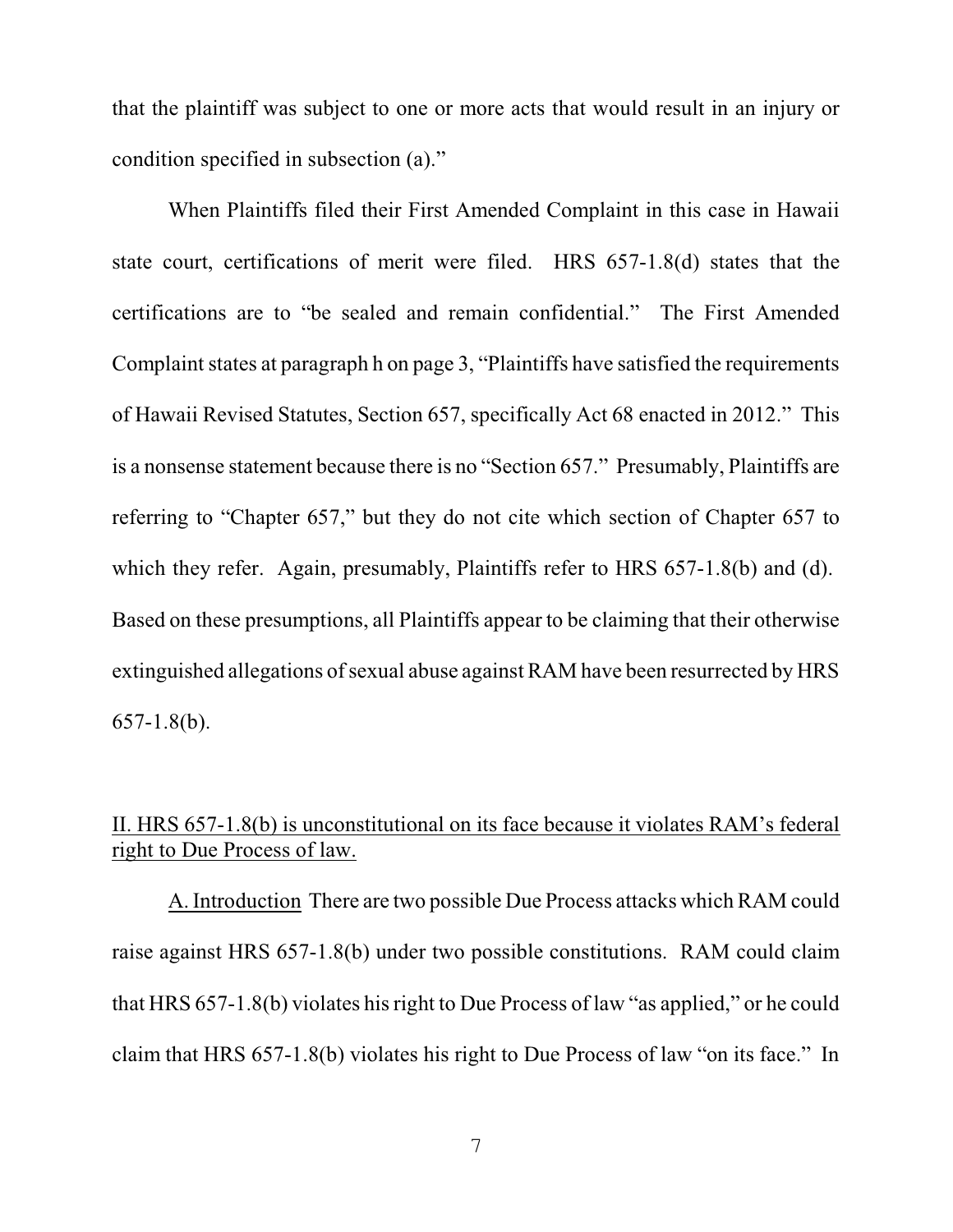this motion, RAM raises the latter consideration. RAM could also refer to the Due Process Clauses of the Constitution of the United States of America or the Constitution of the State of Hawaii. In this motion, RAM particularly raises the Due Process issue under the United States Constitution. RAM suggests that if this Court rejects this motion as a matter of constitutional law under the Due Process Clause of the United States Constitution, that the question of whether there is a violation of constitutional law under the Due Process Clause of the Hawaii State Constitution be referred to the Hawaii Supreme Court pursuant to Hawaii Rules of Appellate Procedure (HRAP), Rule 13. If this Court refuses to refer the state constitutional issue to the Hawaii Supreme Court under HRAP Rule 13, then RAM asks that this Court rule on the state constitutional issue if it rejects the federal constitutional issue. If this Court (and the Hawaii Supreme Court, if applicable) reject RAM's claims of Due Process violations "on the face" of the statute, then RAM reserves his right to raise at a latter time after substantial discovery in this case whether there may be a Due Process violation "as applied" under either the United States or Hawaii State Constitutions.

B. United States Supreme Court cases regarding revived statutes of limitations The United States Supreme Court has addressed revived statutes of limitations in four cases, none of which is comparable to the situation at bar.

1. *Campbell v. Holt*. In *Campbell v. Holt*, 115 U.S. 620 29 L.Ed. 483,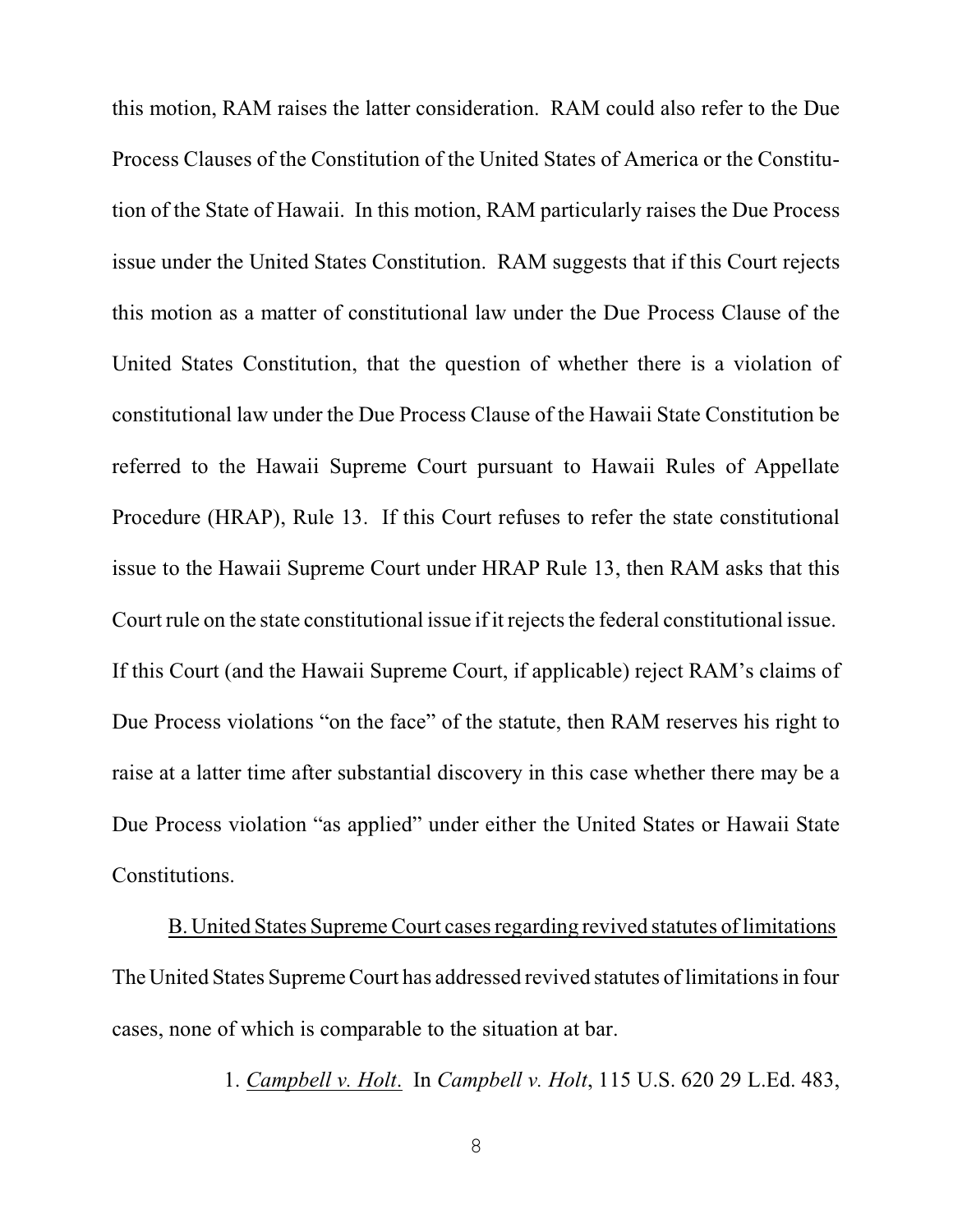6 S.Ct. 209 (1885), a Texas minor female inherited property from her mother who died in 1857. The statute of limitations ("S/L") did not run against the girl as a minor, and the S/L was suspended by the Texas Legislature during the Civil War. The S/L commenced to run again by legislative act in 1866 at which time the Texas female was an adult. The two year S/L bar ran in 1868. In 1869, Texas adopted a new Constitution to go into effect when Congress accepted the Constitution. This Constitution stated that all S/Ls which were suspended during the War would not take effect until the Texas Constitution was accepted by the United States Congress. The Constitution was accepted in 1876. The lawsuit in this case was filed in 1874 by the Texas female's husband (Holt) as the heir of the Texas female who had died some time between 1868 and 1974. The lawsuit filed by Holt was not barred by the S/L because, although the S/L had run in 1868, the S/L wasrevived in 1869 (by declaring it suspended retroactive to the beginning of the War and declaring the S/L to stay suspended to the adoption of the new Constitution (which occurred in 1876)). The administrator of the mother's estate (Campbell) claimed that the estate had a vested right in the previous running of the S/L in 1868 and that the Fourteenth Amendment's Due Process clause barred the taking of this vested right. The Supreme Court, per Miller, J., held that there was no "vested right" in the running of a S/L so no "property" was "appropriated" by the revival of the S/L. Bradley, J., dissented and stated his opinion that "[m]y property is as much imperiled by an action against me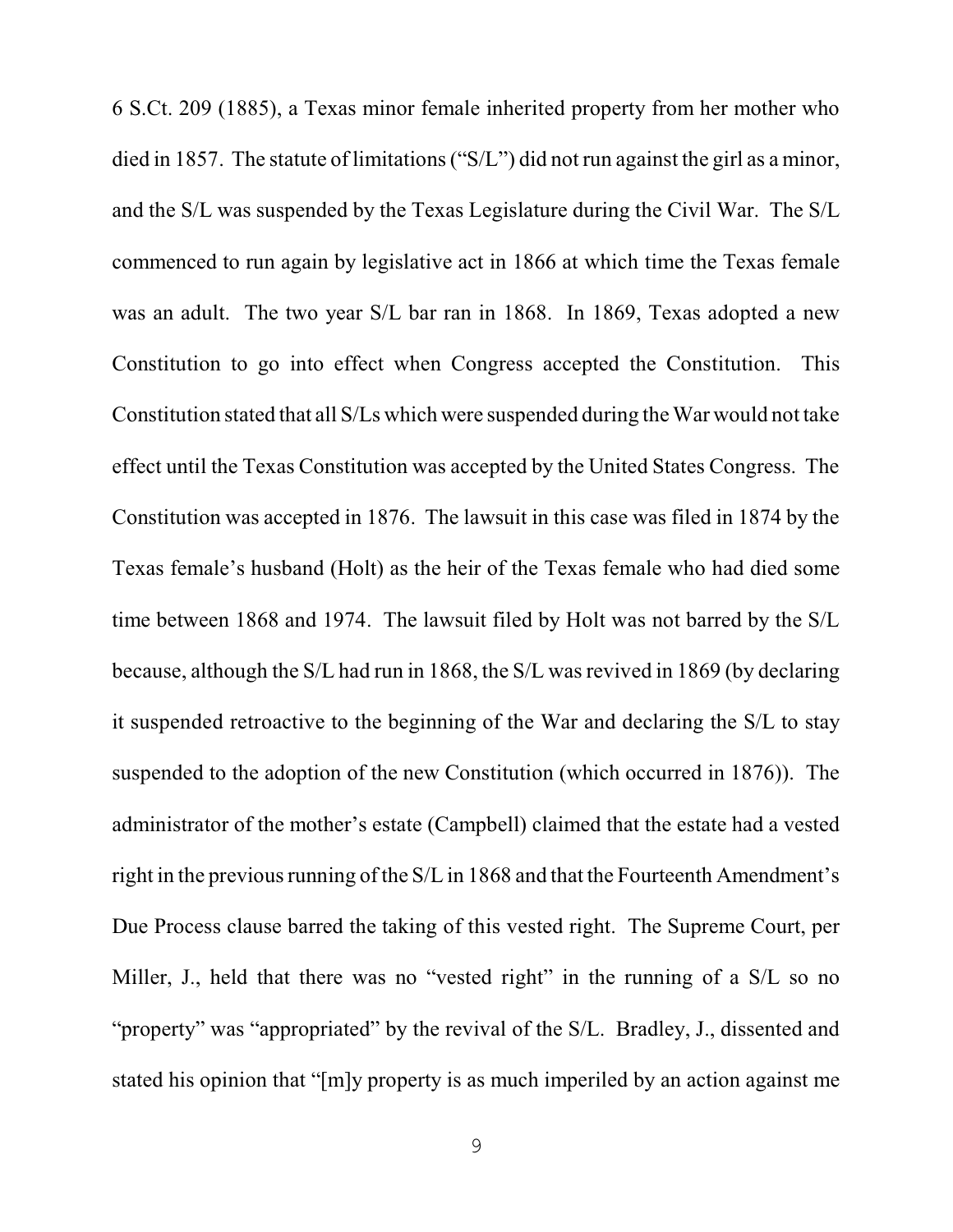for money as it is by an action against me for my land or my goods." 115 U.S., at 630. Note that this case involved an issue for which evidence was readily available, unlike sex abuse charges as will be discussed further below. Also, no single category of cause of action, like "alleged sex abuse," or people, like "alleged sex abuser," was singled out for special treatment. Only a general suspension of all S/Ls in Texas during a very unusual period of time was involved.

2. *Chase Securities Corporation v. Donaldson*. In *Chase Securities Corporation v. Donaldson*, 325 U. 304, 89 L.Ed. 1628, 65 S.Ct. 1137 (1945), Chase sold securities to Donaldson in Minnesota in 1929 in violation of Minnesota law because the securities were not properly registered under state law. Donaldson did not discover the problemand possible fraud by Chase until shortly before he filed suit in 1937. Donaldson sued on a theory of recovery for violation of the Minnesota Blue Sky Law and on theories of recovery for common law fraud and deceit. The Blue Sky Law at the time had a six year S/L, but the trial court held that the S/L had been tolled because Chase withdrew from operation in Minnesota in 1931. Donaldson obtained a judgment, but the Minnesota Supreme Court reversed holding that the S/L was not tolled after 1931 because Chase still maintained a designated agent to receive service of process in Minnesota after 1931. The case wasremanded without prejudice to any issues "other than that of the tolling of the statute of limitations."

While the case was pending on remand, in 1941, the Minnesota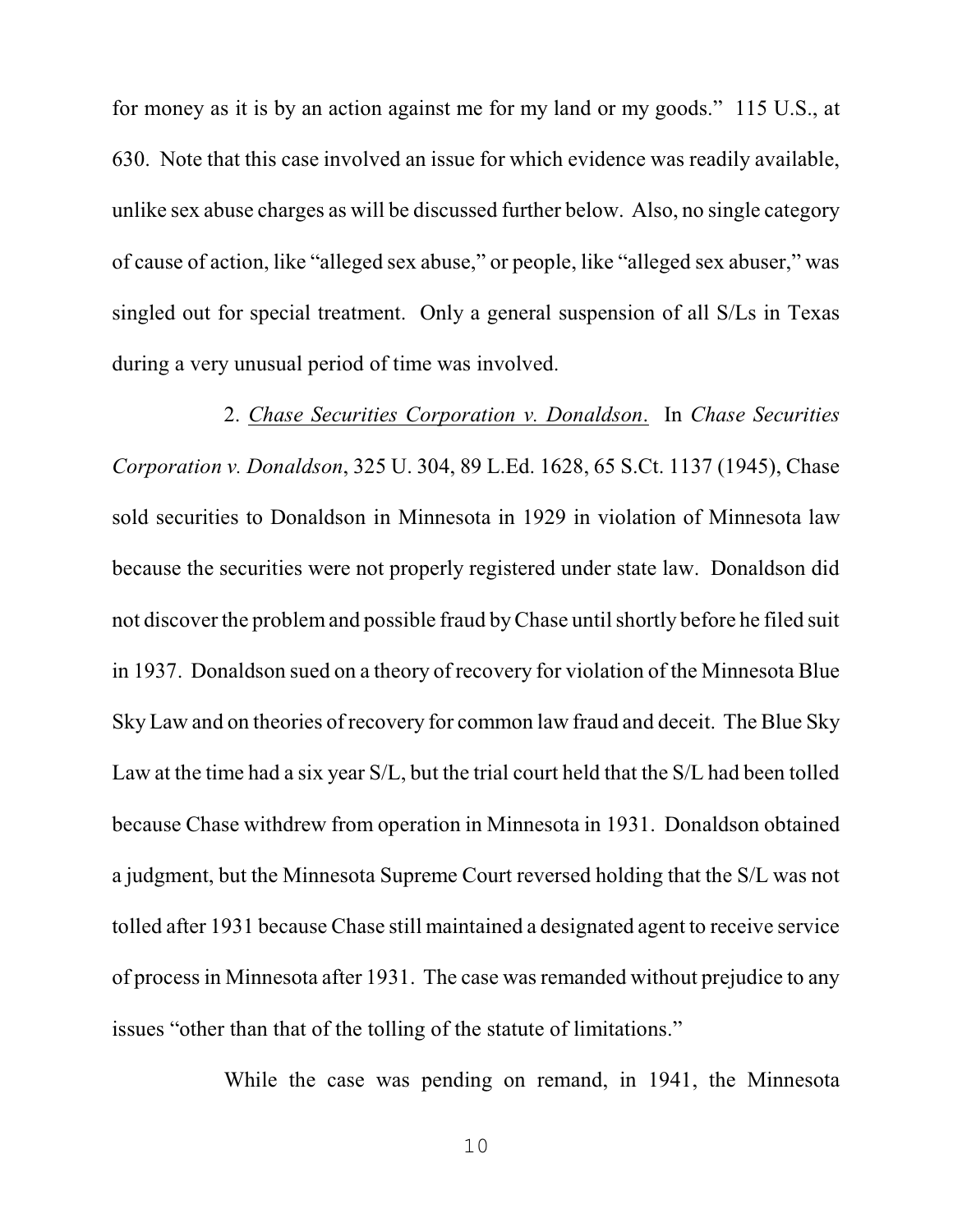Legislature amended the Blue Sky Law to provide for a six year statute of repose (no lawsuit could be brought on a Blue Sky claim more than six years after delivery of the securities). Under the old S/L, the limitation of actions did not start to run until the "discovery" of the fraud. Under the new statute of repose, there was a six year cut-off regardless of when the "discovery" of the fraud occurred. The new statute provided for an exception - any action which arose more than five years prior to the enactment of the 1941 new statute could be filed for up to one year after the enactment of the new statute. Because Donaldson's cause of action arose in 1929, more than five years before the new 1941 statute was enacted, Donaldson's 1937 lawsuit was within the new time period allowed by the 1941 law even if it was barred by the old six year statute. Donaldson obtained a new judgment based on the statutory violation and based on common law fraud and deceit, and the Minnesota Supreme Court held that the new statute was applicable and "had the effect of lifting any pre-existing bar of the general limitation statute and that in so doing it did not violate the due process clause of the Fourteenth Amendment." 325 U.S., at 309. Note that the Minnesota Supreme Court relied on the new statute, so it didn't address whether Donaldson's fraud and deceit actions were not time-barred under the old statute.

The federal issue before the United States Supreme Court was whether it was unconstitutional for the new statute to have revived Donaldson's cause of action which arguably was barred in 1935 (six years after the 1929 sale of securities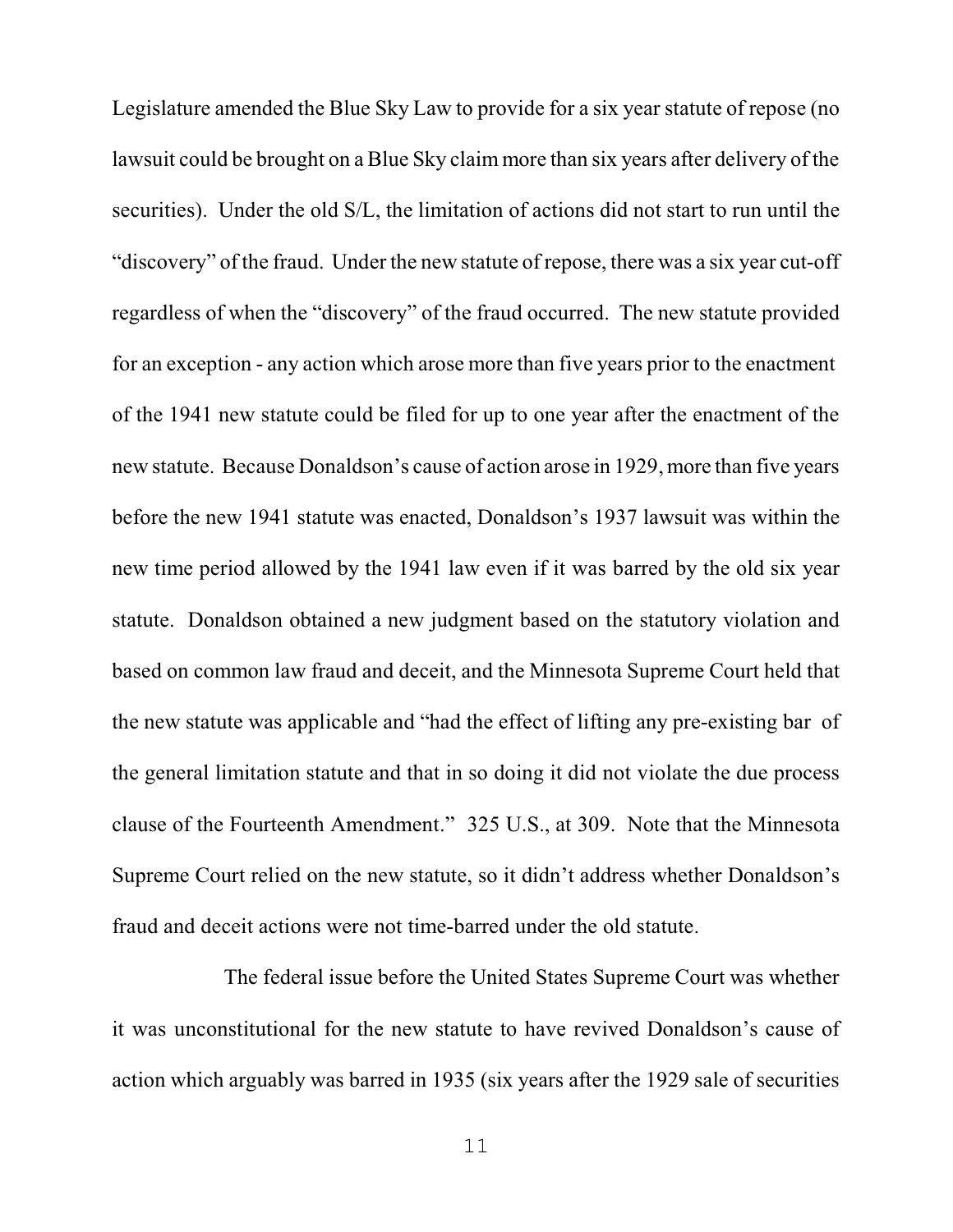fromChase to Donaldson). The Supreme Court, per Jackson, J., reaffirmed*Campbell*

*v. Holt*. In passing, the Court noted that many state appellate courts had taken the

opposite position from *Campbell* under the various state constitutions which the

Court noted that the various state appellate courts had every right to provide greater

protection under the various state constitutions. The Court stated that

[s]tatutes of limitation find their justification in necessity and convenience rather than in logic. They represent expedients, rather than principles. They are practical and pragmatic devices to spare the courts from litigation of stale claims, and the citizen from being put to his defense after memories have faded, witnesses have died or disappeared, and evidence has been lost.

325 U.S., at 314. The Court went on to say:

The Fourteenth Amendment does not make an act of state legislation void merely because it has some retrospective operation. What it does forbid is taking of life, liberty or property without due process of law. . . . Assuming that statutes of limitation like other types of legislation could be so manipulated that their retroactive effects would offend the Constitution, certainly it cannot be said that lifting the bar of a statute of limitation so asto restore a remedy lost through mere lapse of time is per se an offense against the Fourteenth Amendment. Nor has the appellant pointed out special hardships or oppressive effects which result from lifting the bar in this class of cases with retrospective force. [Emphasis added.]

325 U.S., at 315-316. Defendant RAM takes his stand in this motion on the last emphasized portion of the *Chase* decision. He does, as more fully set forth below, point out "special hardships or oppressive effects which result from lifting the bar in this class of cases (alleged sexual abuse of minors) with retrospective force." In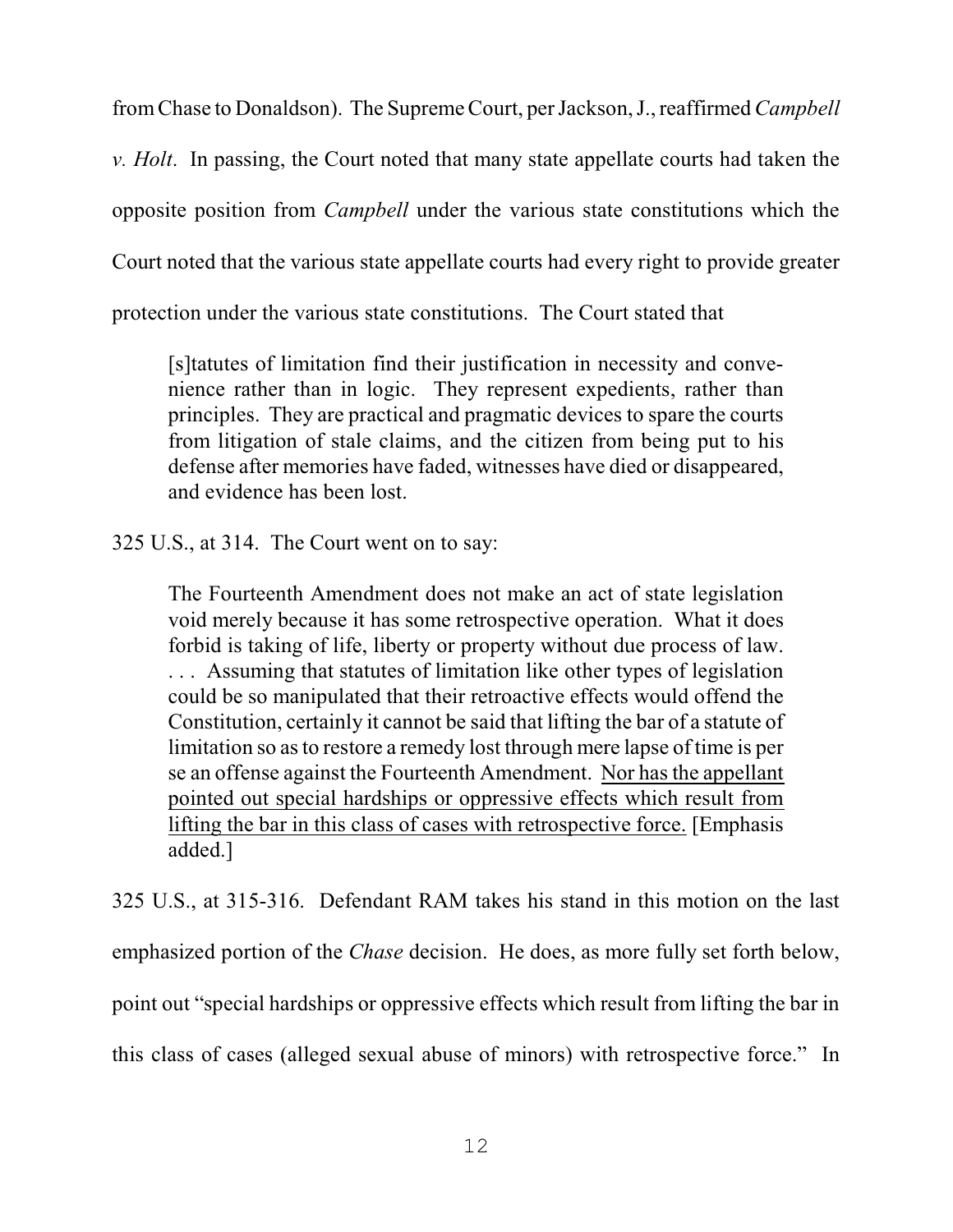*Chase*, the Court could see no "hardship or oppressive effect" on Chase. In this case, there is massive "hardship and oppressive effect" on RAM as discussed below.

3. *International Union of Electrical, Radio and Machine Workers v. Robbins & Meyer, Inc.* In *International Union of Electrical, Radio and Machine Workers v. Robbins & Meyer, Inc.*, 429 U.S. 229, 50 L.Ed.2d 427, 97 S.Ct. 441 (1976), Guy, "a Negro," was discharged by Robbins & Meyer on October 25, 1971. Two days later, Guy filed a grievance through her union per the collective-bargaining agreement. On November 18, 1971, Guy's grievance was denied at the third and final step of the grievance procedure. On February 10, 1972, 84 days after the denial of the grievance, but 108 days after the date of the discharge, Guy filed a charge of racial discrimination with the EEOC which was untimely at the time the charge was filed because it was supposed to have been submitted within 90 days of the discharge. While the EEOC action was pending, Congress extended the time to file an EEOC grievance from 90 days to 180 days "after the alleged unlawful practice occurred" for "all charges pending with the Commission on the date of enactment of this Act." The EEOC granted Guy a "right to sue" letter but found that there was "no reason to believe that race was a factor in the decision to discharge" her. When Guy filed suit in the District Court, Robbins filed a motion to dismiss because Guy had not filed a timely action with the EEOC. The District Court held that the extension enacted by Congress while Guy's case was pending before the EEOC could not apply to a case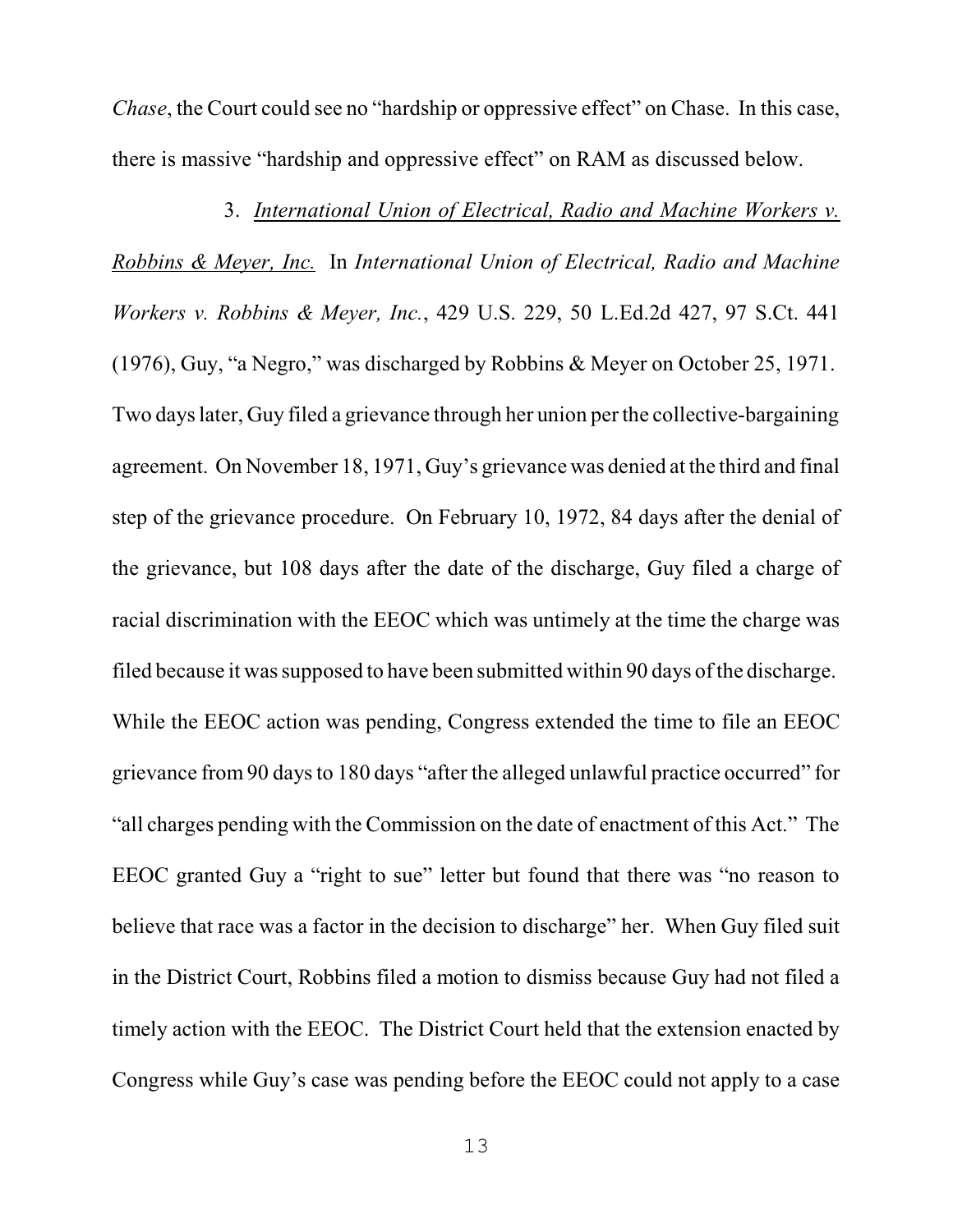that had been untimely filed before the EEOC to begin with and dismissed Guy's action. The Court of Appeals affirmed.

The United Stated Supreme Court, per Brennan, J., reversed the Court of Appeals. The Court held that aslong as Guy's complaint with EEOC had not been rejected by the EEOC when Congress enacted the filing extension, the extension applied to Guy. Because Guy filed with the EEOC less than 180 days after her dismissal, her filing with the EEOC had been timely. The Court then addressed Robbins' claim "that Congress was without constitutional power to revive, by enactment, an action which, when filed, is already barred by the running of a limitations period." The Court cited to *Chase* quoting the same passage as that quoted above from 325 U.S., at 315-316, except that the Court did not go on to quote the passage which we have included and emphasized above. In other words, the Court did not address the situation where there are "special hardships or oppressive effects" to the revival of a statute of limitations.

4. *Plaut v. Spendthrift Farm, Inc.* In *Plaut v. Spendthrift Farm, Inc.*, 514 U.S. 211, 131 L.Ed.2d 328, 115 S.Ct. 1447 (1995), Plaut sued Spendthrift in 1987 in federal District Court for securities violations based on fraud which allegedly occurred in 1983 and 1984. The case was "mired in pretrial proceedings" when the U.S. Supreme Court decided the *Lampf* case which held that cases alleging securities violations had to be filed within one year of discovery of the violation (S/L) and in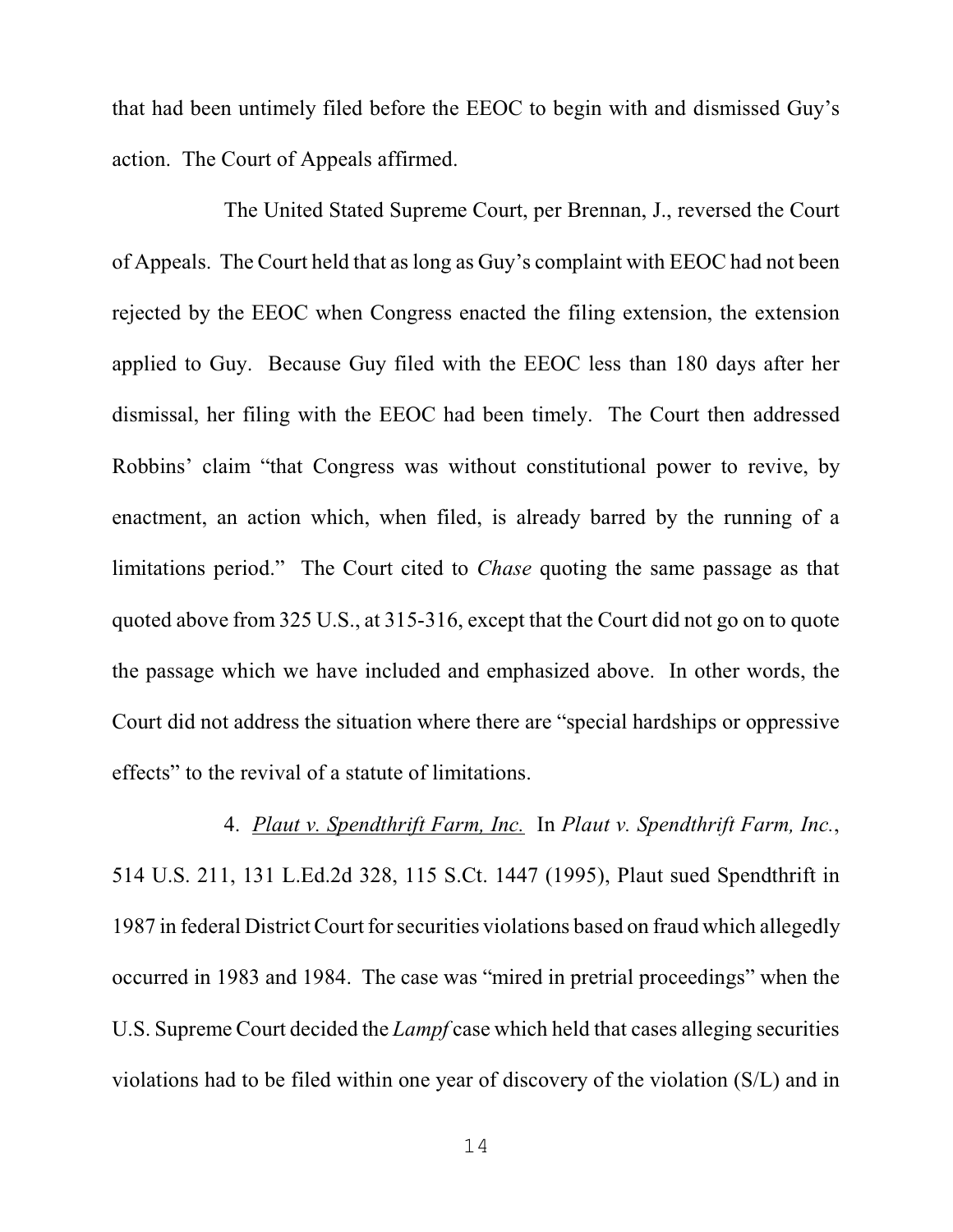no case later than three years after the violation occurred (a statue of repose). Based on *Lampf*, Plaut's case was dismissed. Plaut did not appeal. On December 19, 1991, a new federal law went into effect negating the effect of *Lampf* The new law provided that a securities damage case filed before June 19, 1991, which was dismissed as time-barred before that date could be reinstated by motion filed not later than 60 days after December 19, 1991, if the local law would not have time-barred the case. Plaut filed a timely motion to reinstate on February 11, 1992. Plaut's motion was denied because the District Court found the statute allowing reinstatement after dismissal to be unconstitutional. The Court of Appeals affirmed.

The United States Supreme Court, per Scalia, J., reversed the Court of Appeals. The Court held that a dismissal based on a statute of limitations is an adjudication on the merits, and Congress exceeds its legislative authority when it attempts by legislation to require an Article III court to set aside a final judgment. The Court found this to be a separation of powers issue. *Chase* is mentioned in passing because Plaut argued that S/Ls can be extended even on extinguished claims without violating due process. Without commenting on the holding in *Chase*, the Court held that there's a difference between an extinguished claim because of a S/L and an claim that was adjudicated because of a S/L. In the latter case, as was the situation in *Plaut*, there is a final judgment which the Legislative Branch cannot overturn by legislation.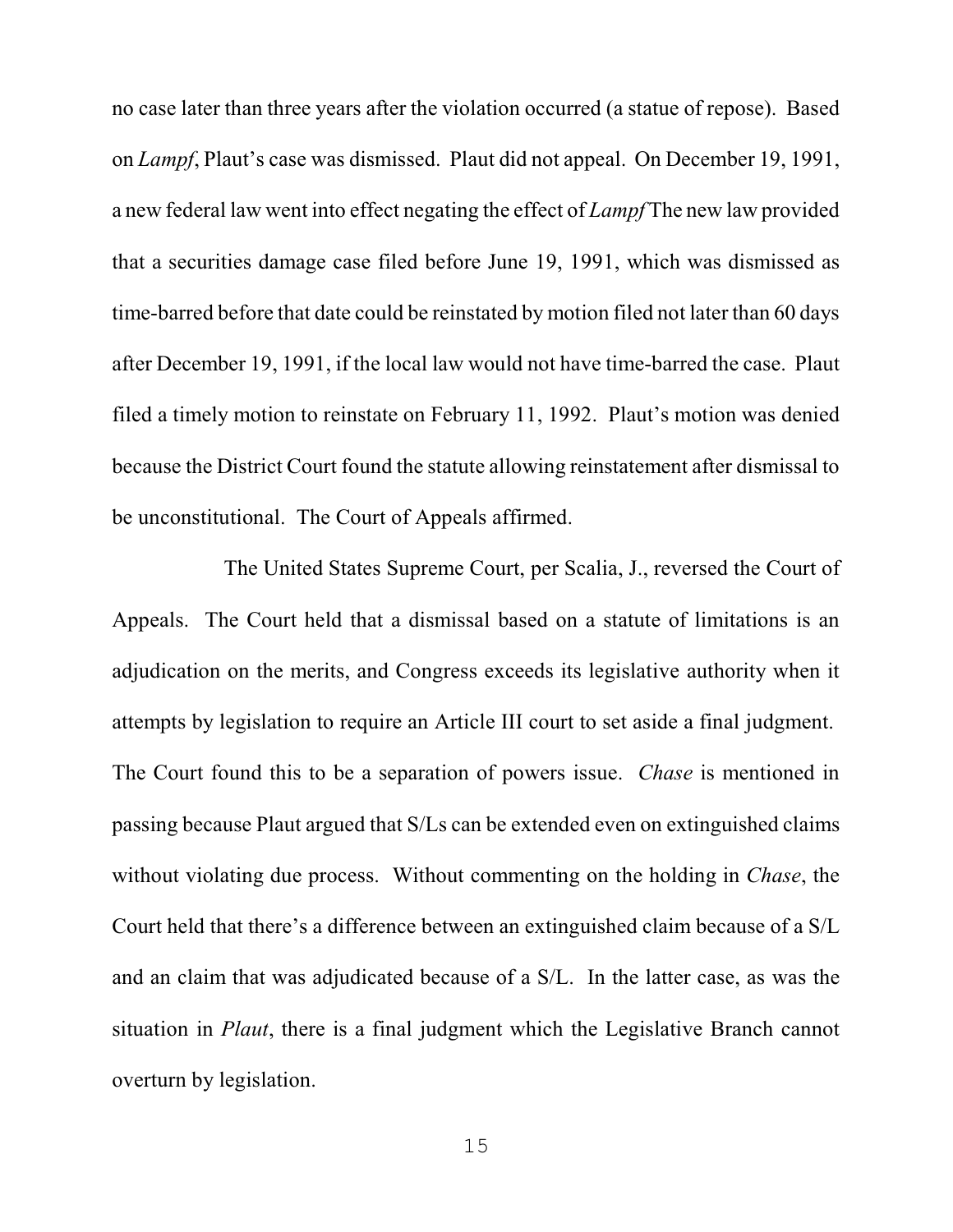As far as RAM is aware, these are the only U.S. Supreme Court cases regarding the issue of unconstitutional extension of S/Ls.

C. Ninth Circuit In *Campanelli v. Allstate Life Insurance Company*, 322 F.3d 1086 ( $9<sup>th</sup>$  Cir. 2003), Plaintiffs sued Allstate on September 2, 1998, alleging a RICO violation (18 USC, Secs. 1961-1968), negligence, negligent misrepresentation, intentional misrepresentation, breach of the covenant of good faith and fair dealing, and breach of contract. Allstate had processed all of the Plaintiffs' claims for damages to their homes from the Northridge earthquake of January 17, 1994. The claims were made under the Plaintiffs' homeowners' policies, and all the claims were settled by 1997. In May 1998, the Plaintiffs discovered that much of the information they received fromAllstate about damage to their homes was probably not authentic. Allstate had claimed that it had hired engineers to look at the Plaintiffs' homes, but the people hired were not engineers. Allstate filed motions for summary judgment against all Plaintiffs "asserting that their claims were barred by the one-year limitations period oftheir insurance contracts." These one-year limitations provisions were mandated by California state law to be in all of these types of insurance contracts. The District Court granted all motions for summary judgment in 2000.

While the dismissals were on appeal to the Ninth Circuit, on January 1, 2001, a new law passed by the California Legislature took effect which revived "insurance claim[s] for damages arising out of the Northridge earthquake" that were time-barred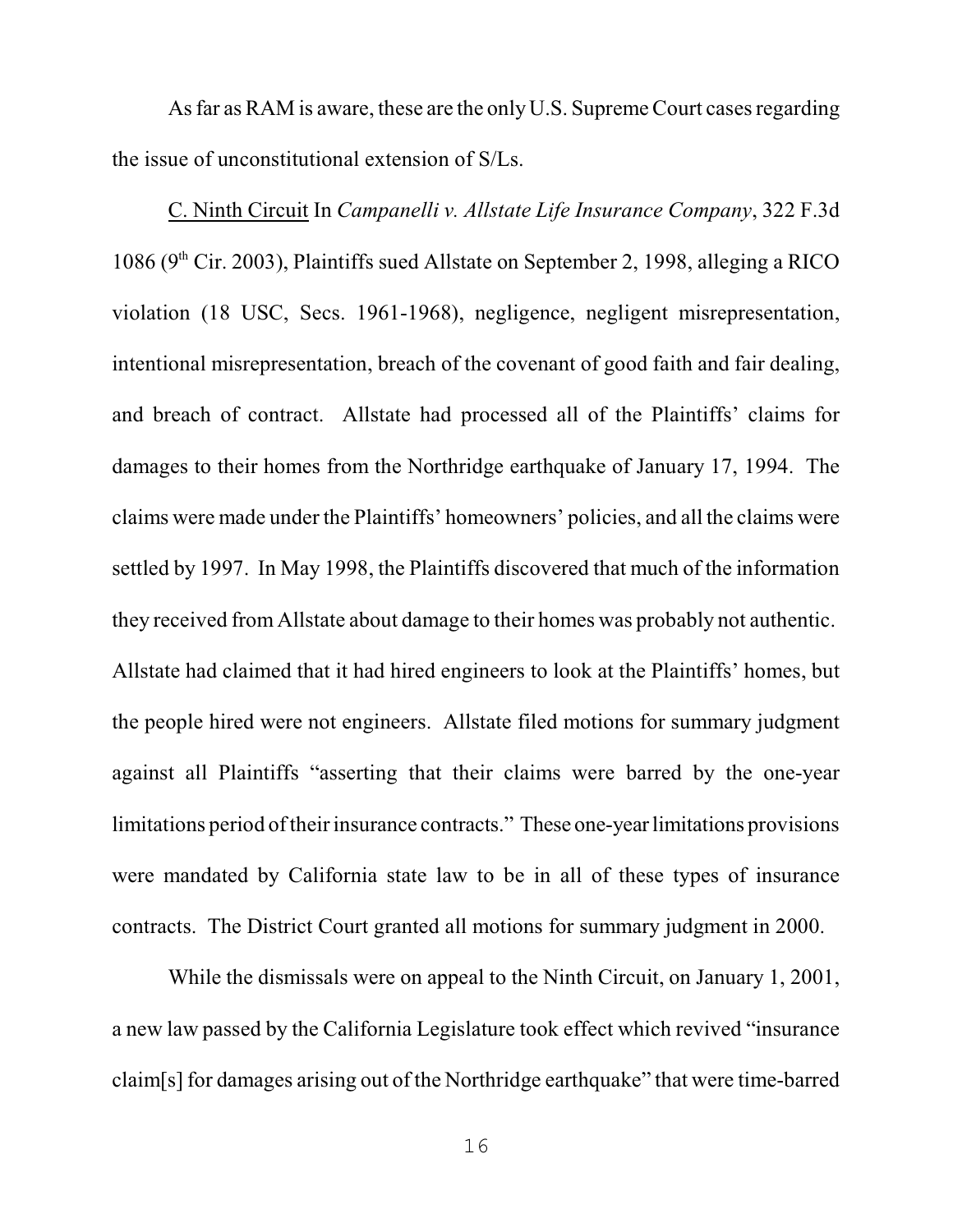"solely because the applicable statute of limitations has or had expired." This new law also revived claims that were barred by statutorily-mandated contractual limitations like those involved in the Plaintiffs' contracts with Allstate.

On appeal, the Ninth Circuit, per Tashima, J., reversed the District Court. Regarding the constitutional issues raised by reviving time-barred claims, Allstate raised Contract Clause and Due Process Clause arguments. Regarding the Contract Clause argument, Allstate claimed that the new law violated the Contracts Clauses of the United States and California Constitutions (no law shall be passed impairing the obligation of contracts). First, the Court considered whether there was a substantial impairment of the contractual relationship. The Court held that there was because the new statute overrode the one-year limitation period in the insurance contract. Second, the Court mitigated the severity of the impairment because the insurance industry is heavily regulated. Third, the Court mitigated the severity even further noting that the limitation period was mandated by statute and not bargained for by the contracting parties. Fourth, the Court stated that the State of California had a "significant and legitimate public purpose" for enacting the new law - "to bring needed relief to the victims of the Northridge earthquake." The purpose of the law wasto protect the rights of victims whose claims had been barred "after they had been misled about the extent of their losses." Fifth, the Court held that the new law was "of a character appropriate to the public purpose justifying the legislation's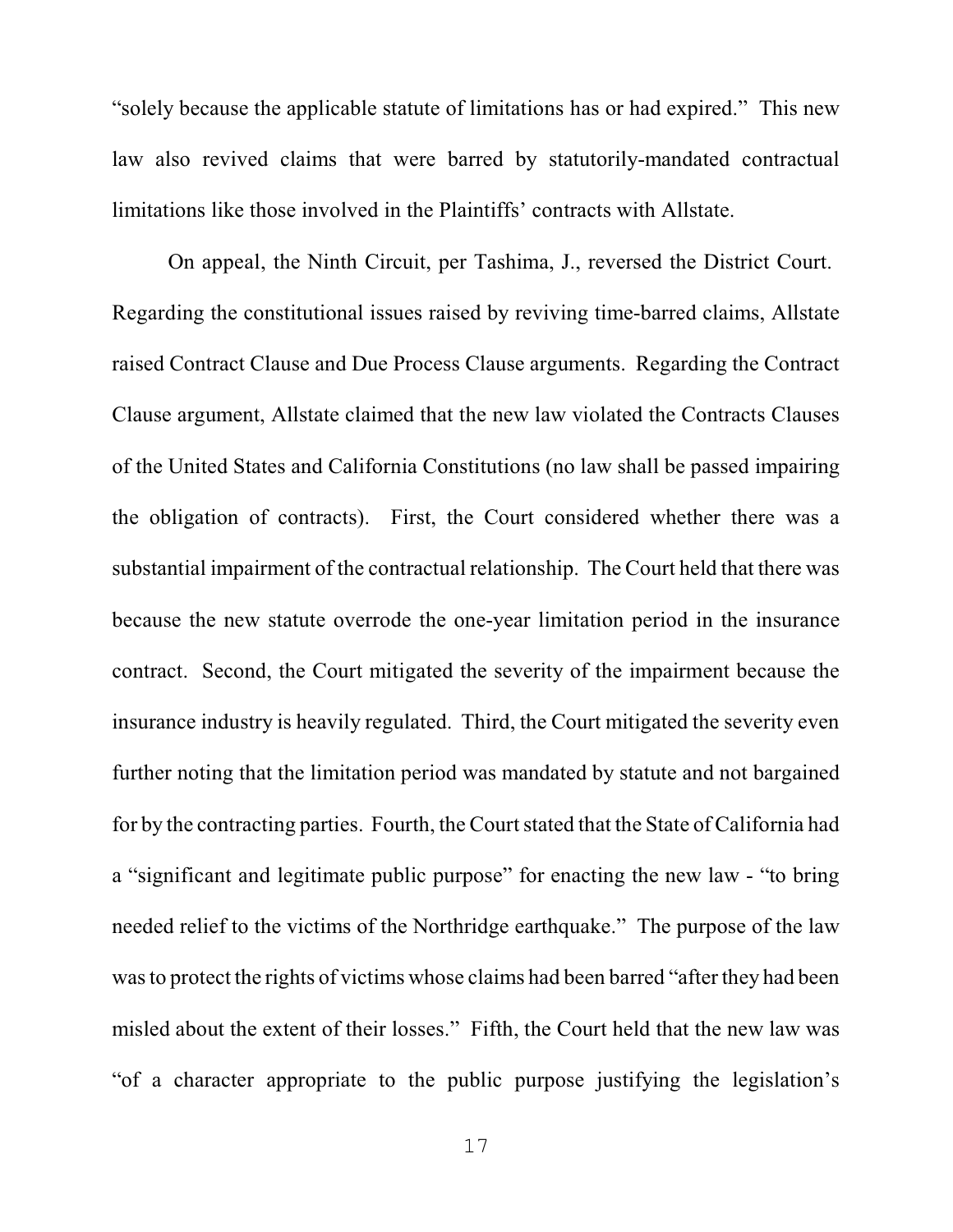adoption." The Court said:

Although Sec. 340.9 is undeniably broad in its scope, reviving Northridge earthquake claims regardless of whether the insurance company has been shown to have acted wrongly, it is not so broad as to be unconstitutional. Despite its breadth, Sec. 340.9 is not without limits. Sec. 340.9 revives only claims that resulted from the Northridge earthquake, a one-time event with a discrete, albeit large, number of victims. Additionally only plaintiffs who had contacted an insurer prior to January 1, 2000, have their claims revived. Sec. 340.9(b). This helps to exclude fraudulent claims that were invented just to take advantage of Sec. 340.9's passage. Nor are insurance companies subjected to ongoing liability, because the claims were revived for only one year. Given the substantial deference to legislature judgment as to the necessity and reasonableness of economic statutes, Sec. 340.9 is "of a character appropriate to the public purpose justifying [the legislation's] adoption. *Energy Reserves*, 459 U.S. at 412, 103 S.Ct. 697.

322 F.3d, at 1099.

Regarding the Due Process argument, Allstate claimed that the new law violated the Due Process Clauses of both the United States and California Constitutions. Regarding the U.S. Constitution, the Court stated, "Under the federal Constitution, retrospective economic legislation must onlypass rational basis review: the statue must be based on 'a legitimate legislative purpose furthered by rational means.' *Gen. Motors Corp. v. Romein*, 503 U.S. 181, 191, 112 S.Ct. 1105, 117 L.Ed.2d 328 (1992). For the reasons discussed above [with respect to the Contracts Clause issue], Sec. 340.9 passes this test." 322 F.3d, at 1100. Regarding the California Constitution, the Court stated:

In determining whether a retroactive law violates the California due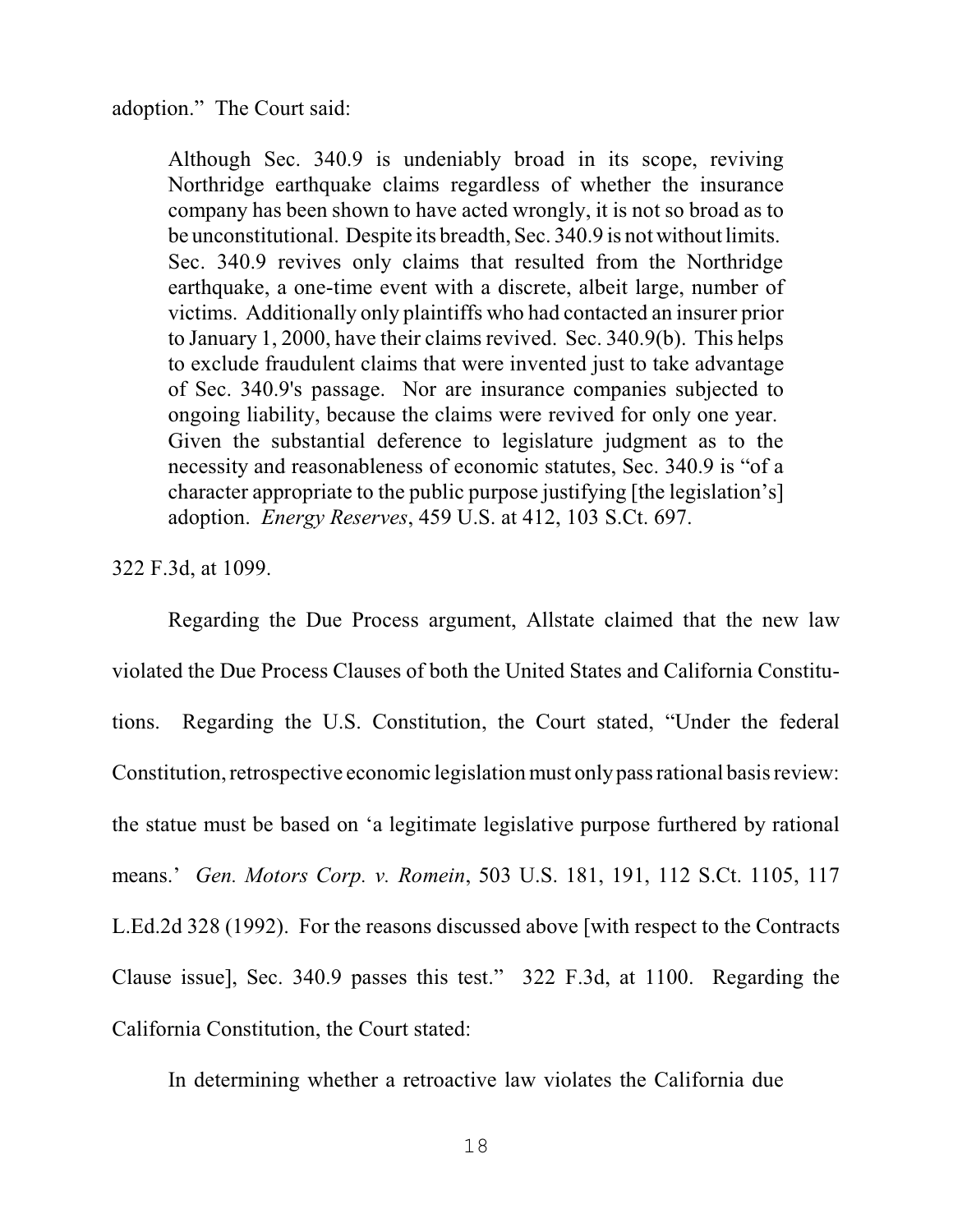process clause, California courts consider: (1) the significance of the state interest served by the law; (2) the importance of retroactive application of the law to the effectuation of the interest; (3) the extent and legitimacy of the reliance on the former law; (4) the extent of actions taken on the basis of that reliance; and (5) the extent to which the retroactive application of the new law would disrupt those actions.

Applying these factors demonstrates that Sec. 340.9 "reasonably could be believed to be sufficiently necessary to the public welfare as to justify the impairment." . . . The statue was passed to serve the significant state interest of ensuring that those injured by the Northridge earthquake are fully compensated for their losses. The California legislature determined that the claims procedures employed after the Northridge earthquake were not fair to all homeowners. The retroactive application of Sec. 3409 was essential to protecting the rights of those injured by the earthquake because most, if not all, of their claims were barred by the statutorily-imposed contractual limitations clause. Allstate, and other insurers, could not legitimately rely to any great extent on the one-year limitations period because it was mandated by statute and the insurance industry as a whole is heavily regulated. Finally, although Sec. 340.9 significantly disrupts the insurer's actions, the legislature could have reasonably believed that Sec. 340.9 was necessary to the public welfare because of the magnitude of the harm caused by the earthquake and the perceived problems of insurer malfeasance.

*Id*.

# D. The First Amended Complaint filed against RAM should be dismissed.

Based on the above-cited cases, HRS 657-1.8(b) cannot pass federal constitutional muster. The statute applies to "sex abuse claims of a minor" and revives all such claims no matter how old the claims are as long as they are filed within a two year period beginning April 24, 2012. The First Amended Complaint filed against RAM in this case was filed by the five Plaintiffs within this two year window of opportunity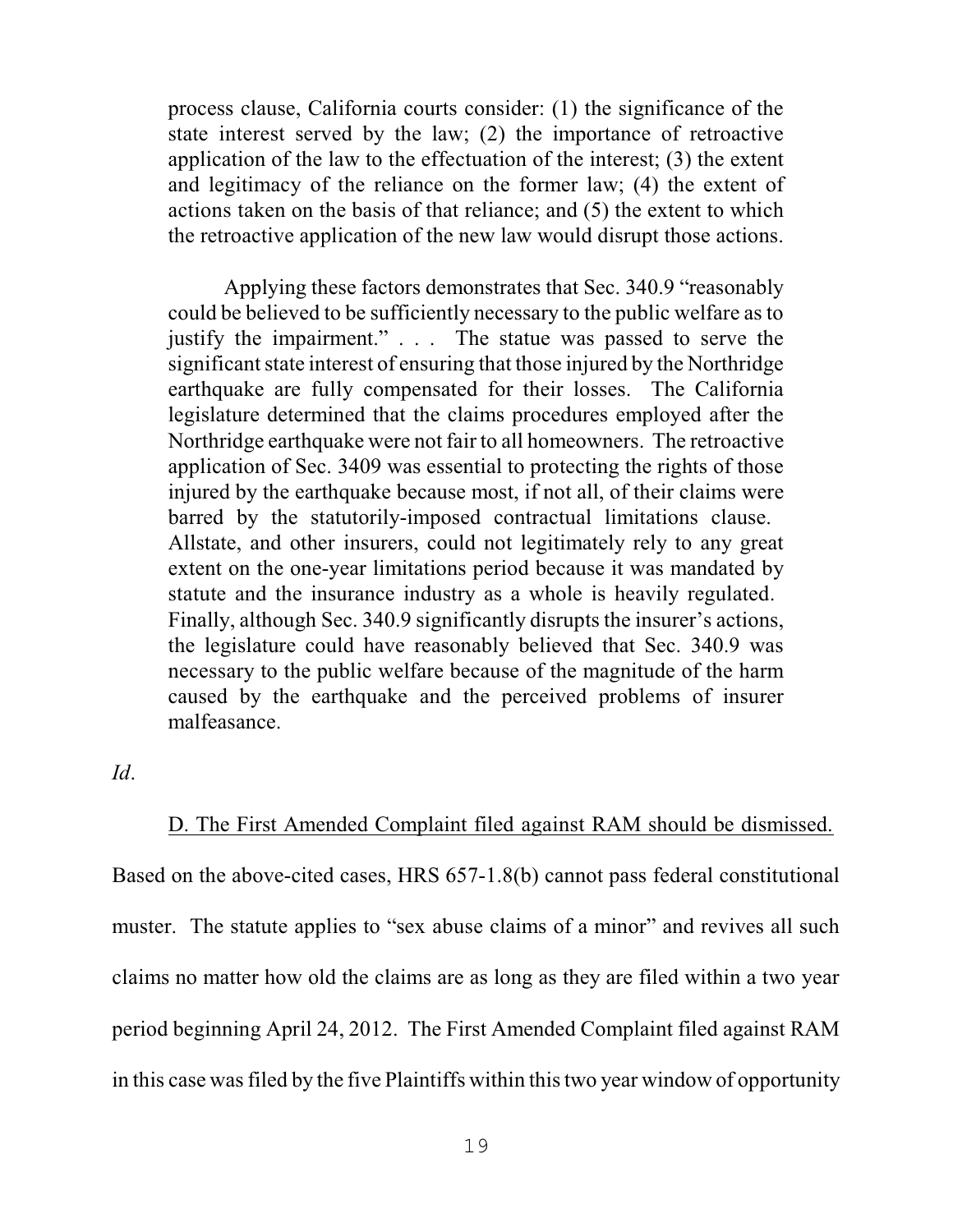on October 1, 2013. This is an incredibly unfair statute to any person against whom sex abuse allegations are made. Sex abuse allegations are easily made and difficult to refute. All that is required is a mere claim, based on no substantial evidence at all but the claim itself. Such allegations make the defendant out to be a "monster" and put the defendant in the position of having to run around trying to secure potential witnesses from decades past. In this case, all of the sex abuse allegations are claimed to have occurred between 1984 and 1993. RAM is now required on the mere claims of the Plaintiffs to seek out evidence and witnesses from 21 to 30 years ago. The claims of NO. 8, 17, & 18 were time-barred in 1993 prior to the enactment of HRS 657-1.8(b). The claim of NO. 16 was time-barred in 1998. The claim of NO. 18 was time-barred in 2006. Under Hawaii law prior to HRS 657-1.8(b), all of the claims against RAM were time-barred from 16 to 21 years ago. Meanwhile (at least for now), all of the Plaintiffs are allowed to sue under fictitious names - their names are not made public, but RAM and other similar defendants are subjected to the public charge of being "sex abusers." There is no protection for RAM and other similar defendant from the filing of fraudulent claims except the requirement that the plaintiff obtain a "certificate" which is easily done from any number of different "professionals" (even a "social worker" will do under HRS 657-1.8(d)). Fraudulent sex abuse allegations abound - especially where claims for money are involved. A quick Google search regarding false sex abuse allegations yields a world of false sex abuse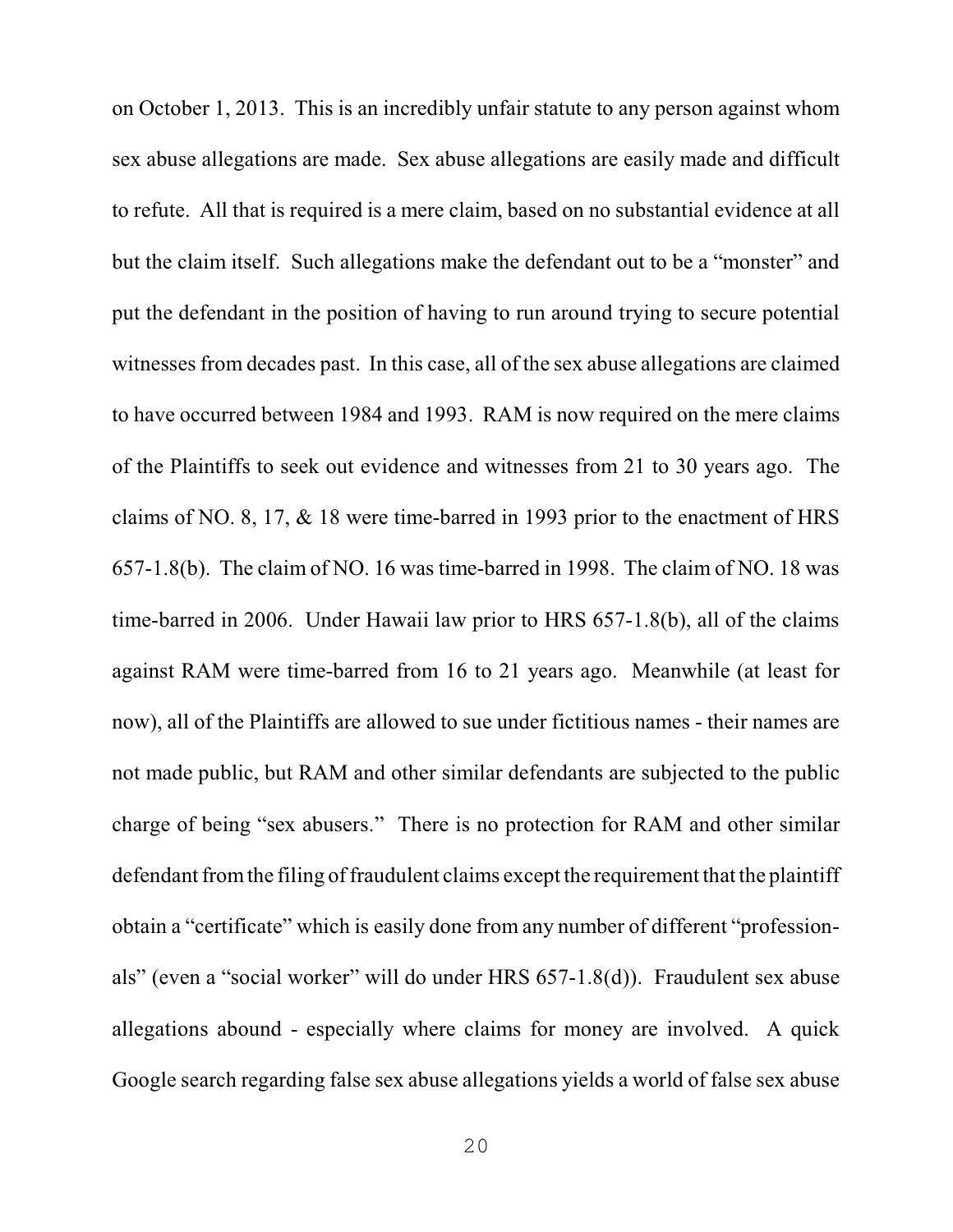allegation cases and numerous groups that have been formed to combat false sex abuse allegations. Many of the web sites warn potential target victims especially of a group called SNAP (Survivors Network of those Abuse by Priests) which "supports" "victims" of sex abuse in filing suit for money. SNAP has been actively involved in trying to whip the public up into a frenzy against RAM in this case (*see* article by Tom Callis of the Hilo Tribune-Herald dated October 23, 2013 (available on the web)). Joelle Casteix, the western regional director of SNAP, was passing out fliers to people in Hilo at the time (SNAP was in Hilo because RAM used to live on the Big Island when the alleged abuse occurred).

In all ofthe U.S. Supreme Court cases which have addressed the constitutionality of amended S/Ls which revive time-barred claims, none of those casesinvolve the problems faced by defendants against whom stale sex abuse claims are made. In *Campbell*, there was ample undisputed evidence available to both sides regarding the claimof misappropriation by the Texas girl's father. In *Chase*, again there was ample evidence, documentary and otherwise, available to both sides regarding the claim of improper sales of securities. In finding no due process violation, the Court expressly stated, "Nor has the appellant pointed out special hardships or oppressive effects which result from lifting the bar in this class of cases with retrospective force." This statement cannot be applied to the class of cases involving allegations of sex abuse. This class of cases is subject to abuse, false allegations, lack of evidence, and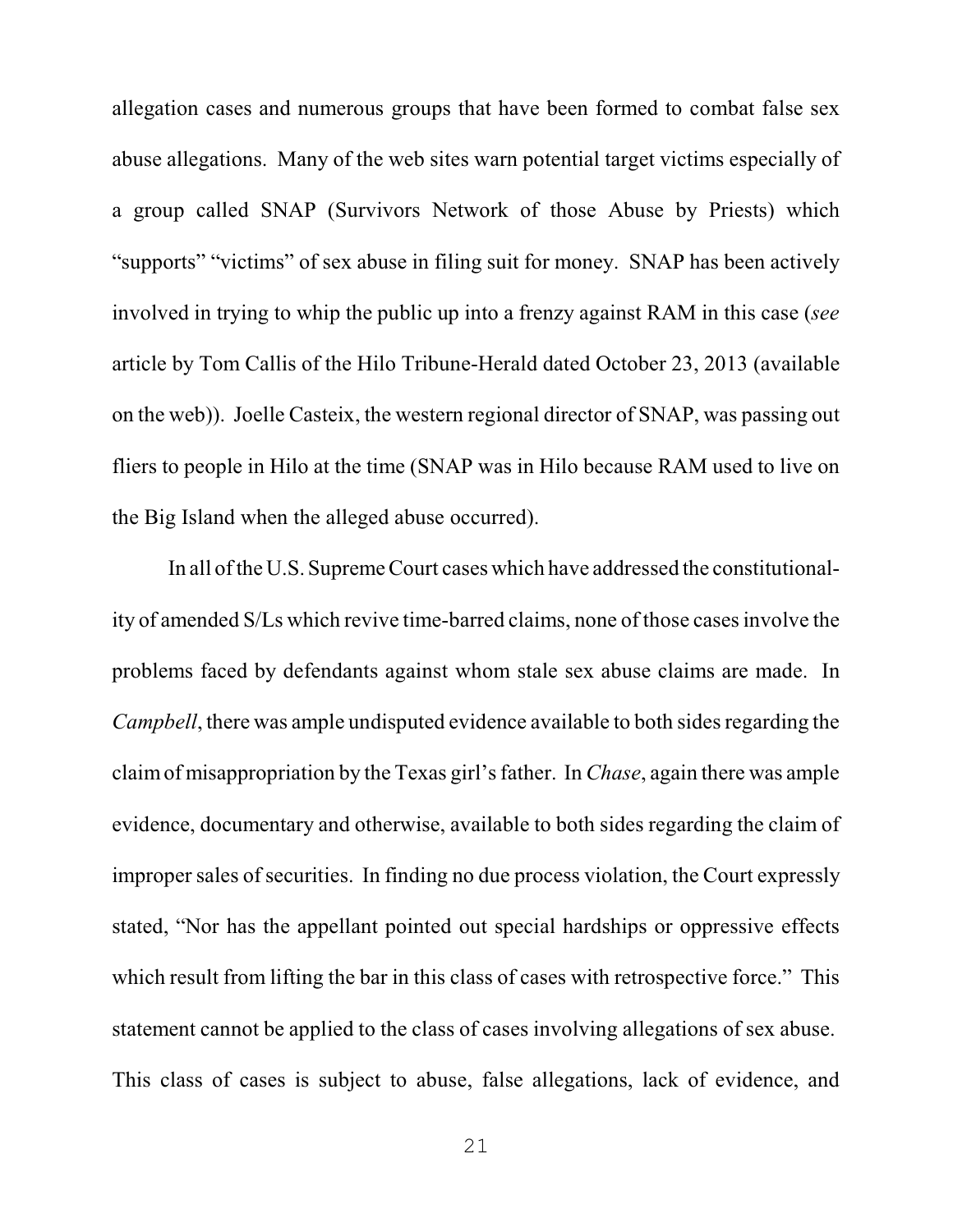extremely stale claims. Claims are easy to make - merely based on verbal claims often decades old with no other evidentiary support whatsoever - and hard to refute while the alleged sex abusers are publically humiliated and assumed to be guilty. This is where the due process violation comes in. In *International Union*, the extension of time was a matter of months not decades. Also, again, there was ample fresh evidence available to both sides. *International Union* merely relied on *Chase*, and cited the "test" in *Chase* which is quoted above at p. 12, but failed to refer to the caveat in *Chase* regarding "special hardships or oppressive effects." "Special hardships and oppressive effects" are definitely involved in sex abuse allegation cases such as this one against RAM. *Plaut* was another securities case which involved ample documentary and other evidence available to both sides, much more than the mere verbal claims with no substantiation made against RAM.

The Ninth Circuit's *Campanelli* case is particularly interesting. It cites numerous reasons why it was OK and not a due process violation to make Allstate fight stale insurance claims. First, Allstate was in a highly regulated industry. Second, the public policy to protect victims of the Northridge earthquake waslimited by a number of factors which restricted its breadth - restrictions which saved the constitutionality of the California statute which revived the stale insurance claims: the revived claims were based on a one-time event, the Northridge earthquake; only claims that were presented to insurers prior to January 1, 2000, were revived (as the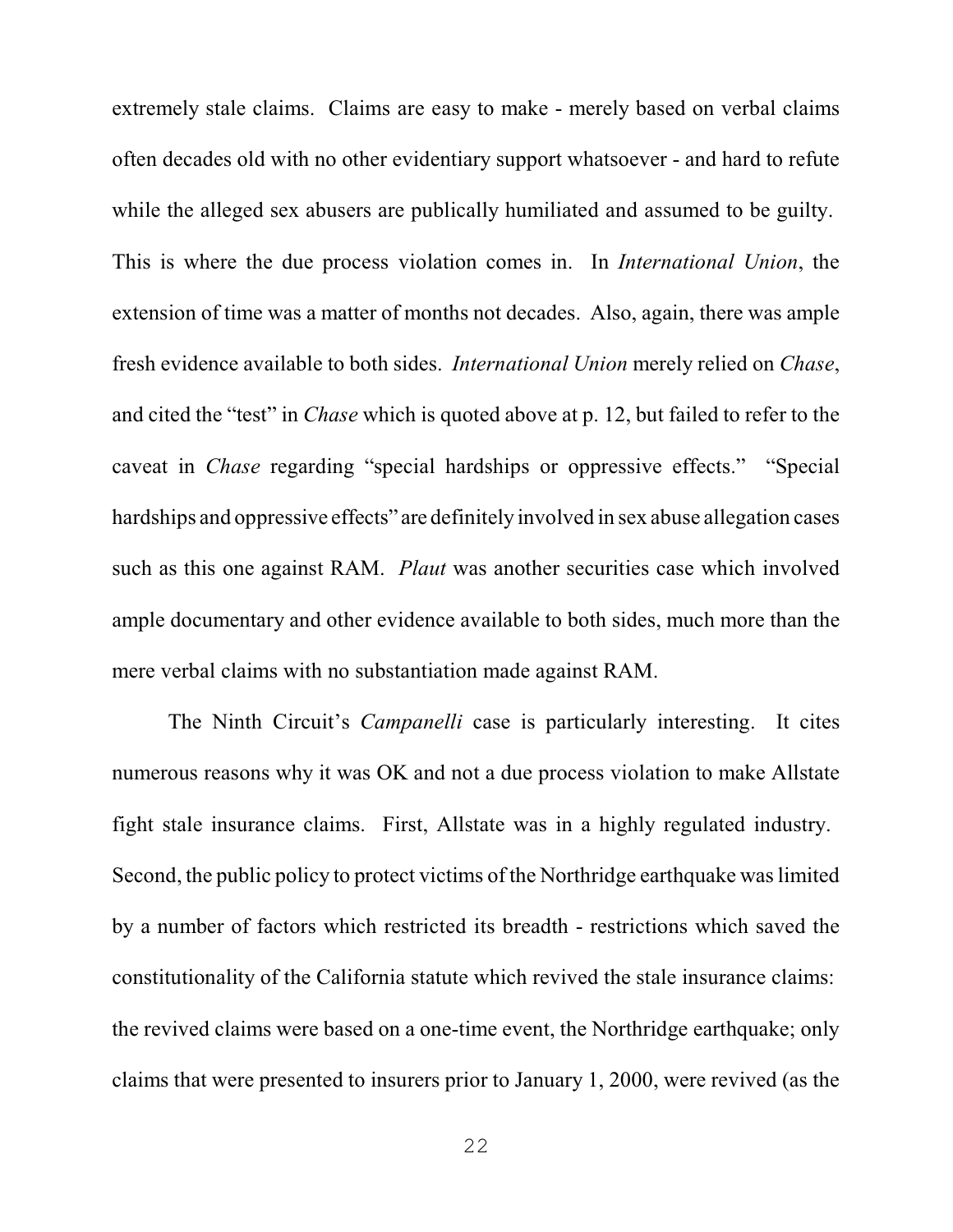Court stated: "This helps to exclude fraudulent claims that were invented just to take advantage of Sec. 340.9's passage."). This quotation from *Campanelli* is reminiscent of the quotation from *Chase* at p. 12 above, "[Statutes of limitation] are practical and pragmatic devices to spare the courts from litigation of stale claims, and the citizen from being put to his defense after memories have faded, witnesses have died or disappeared, and evidence has been lost." Based on these restrictions, the Court stated that the California law was "not so broad as to be unconstitutional." None of the protections or reasons for saving the constitutionality of the California statute in *Campanelli* are present in this case with respect to HRS 657-1.8(b). RAM is not in a "heavily regulated industry." He is merely a citizen like any other citizen against whom false sex abuse allegations can be made. Hawaii's statute does not refer to a "one-time event" but instead opens up sex abuse allegations for all time prior to the enactment of the statute. The statute is not limited, for example, to claims that were somehow made at some prior time and now resurrected. There is no protection whatsoever against fraudulent claims being made to collect money against citizens like RAM. Also, note that in *Campanelli* again there was ample evidence available to both sides regarding the litigation instead of the sex abuse claims that are made in this case against RAM on mere verbal statements about events which occurred 21 to 30 years ago with no corroboration whatsoever.

The Hawaii statute is unconstitutional on its face as violative of the Due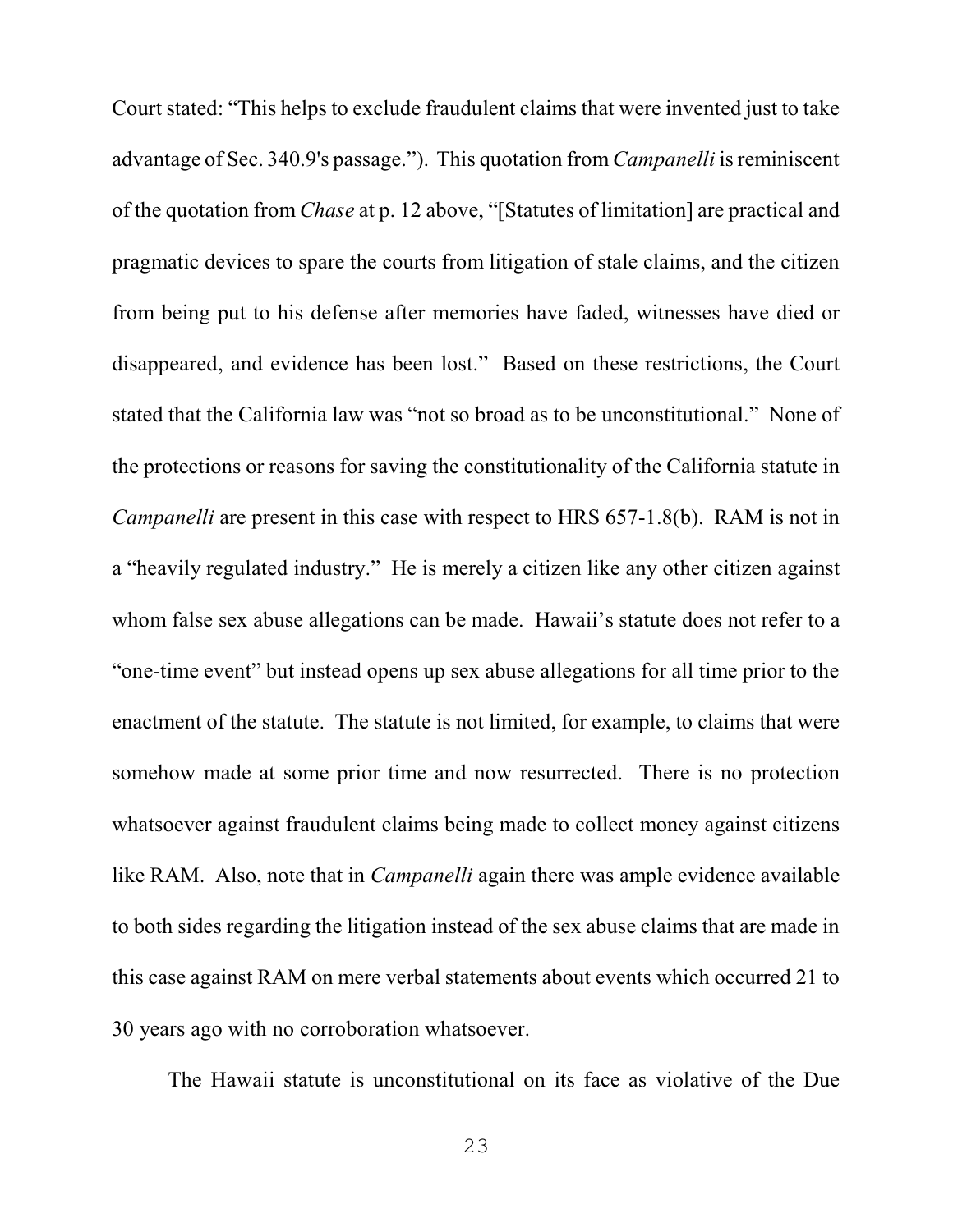Process Clause of the Fourteenth Amendment of the United States Constitution. RAM asks that this Court declare HRS 657-1.8(b) to be unconstitutional and dismiss all of the Plaintiffs' claims as time-barred.

## III. HRS 657-1.8(b) is unconstitutional on its face because it violates RAM's state right to Due Process of law.

As stated in the Introduction above, if this Court denies RAM's motion to dismiss the First Amended Complaint as violative of the federal Due Process Clause of the Fourteenth Amendment, then RAM asks that this Court refer the matter of the unconstitutionality of HRS 657-1.8(b) under the Hawaii State Constitution to the Hawaii Supreme Court pursuant to HRAP Rule 13. The constitutionality of a statute like HRS 657-1.8(b) is an issue of first impression in Hawaii and is most appropriately referred to the Hawaii Supreme Court for decision if this Court rejects RAM's federal challenge to HRS 657-1.8(b). As mentioned in the discussion of *Chase* at p. 12 above, the United States Supreme Court point out that the various state appellate courts were free to interpret their state constitutions to provide more protection than the U.S. Constitution.

RAM is aware of two Hawaii cases which have addressed the constitutionality of a S/L: *Roe v. Doe*, 59 Haw. 259, 581 P.2d 310 (1978), and *Doe v. Roe*, 67 Haw. 63, 677 P.2d 468 (1984). In *Roe v. Doe*, two women filed different paternity actions in different proceedings. The first woman filed two actions for two children on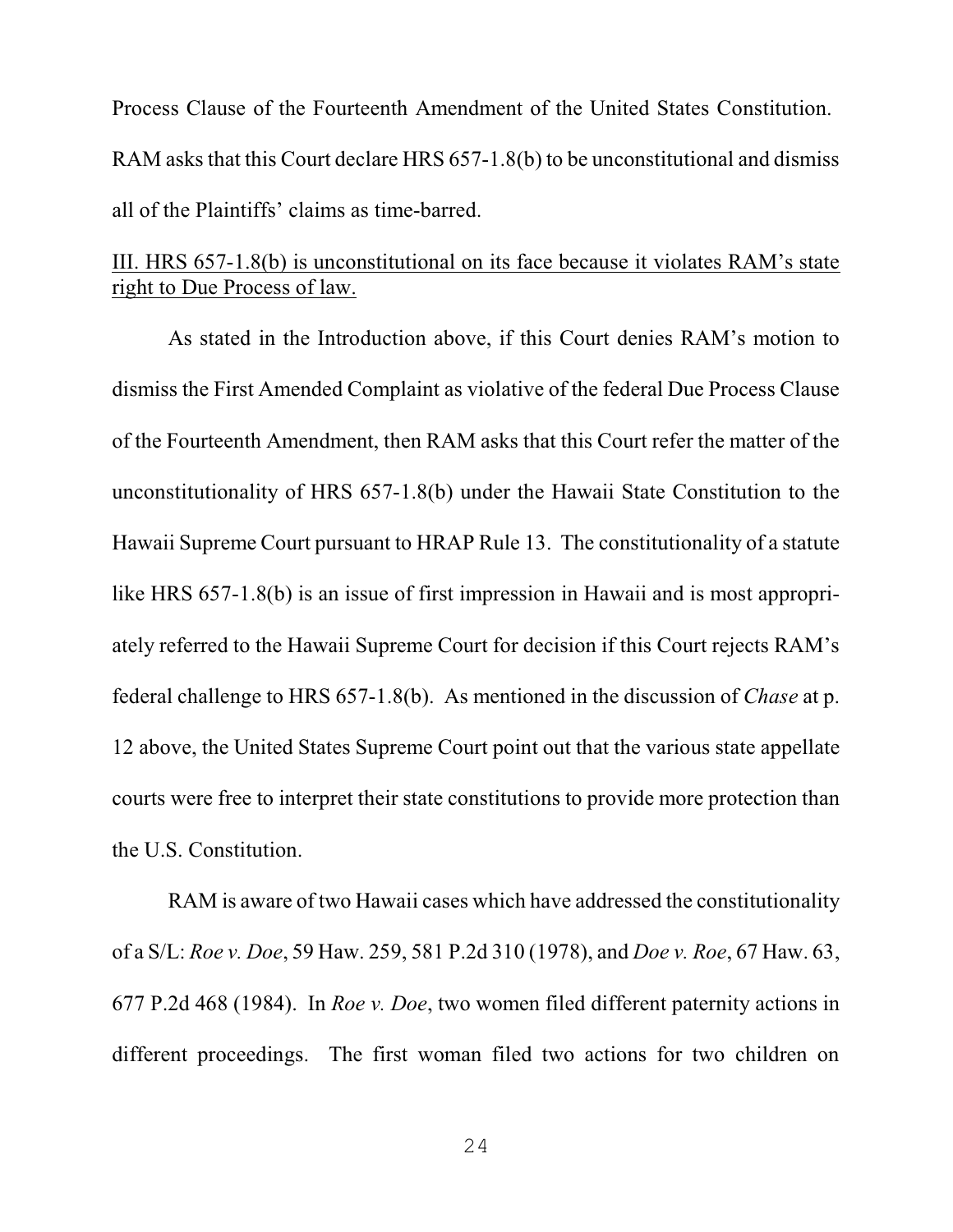February 27, 1976. Under Hawaii law prior to 1976, a paternity action was barred if not filed within two years of the date of birth of the child. One child had been born on July 31, 1970, and the other on September 16, 1971. On January 1, 1976, Hawaii enacted its Uniform Parentage Act which provided for a three year S/L for filing paternity actions from the date of birth of the child, but it also provided for the filing of any paternity action regardless of the date of birth of the child within three years of the effective date of the Act. The Act thus revived the first woman's two timebarred paternity claims - the claims had been barred in 1972 and 1973 and revived in 1976. The second woman filed her paternity action on March 3, 1977, for a child born on November 30 1973. The Act likewise revived the second woman's timebarred paternity claim. The Family Court denied the alleged father's motion to dismiss the paternity actions of the first woman, and the Family Court granted the alleged father's motion to dismiss the paternity action of the second woman. Both cases were consolidated for appeal to the Hawaii Supreme Court. The Court, per Ogata, J., held that S/Ls which revive time-barred claims are not unconstitutional per se, but the Court made this determination in the context of the consideration of a S/L applicable to paternity actions. The Court said:

Furthermore, we are especially persuaded by the public purpose underlying all paternity proceedings. The purpose of paternity actions "is not to impose a penalty, but to convert a father's moral obligation to support his illegitimate children into a legal obligation." . . . Paternity proceedings serve the valid purpose of "relieving the public of the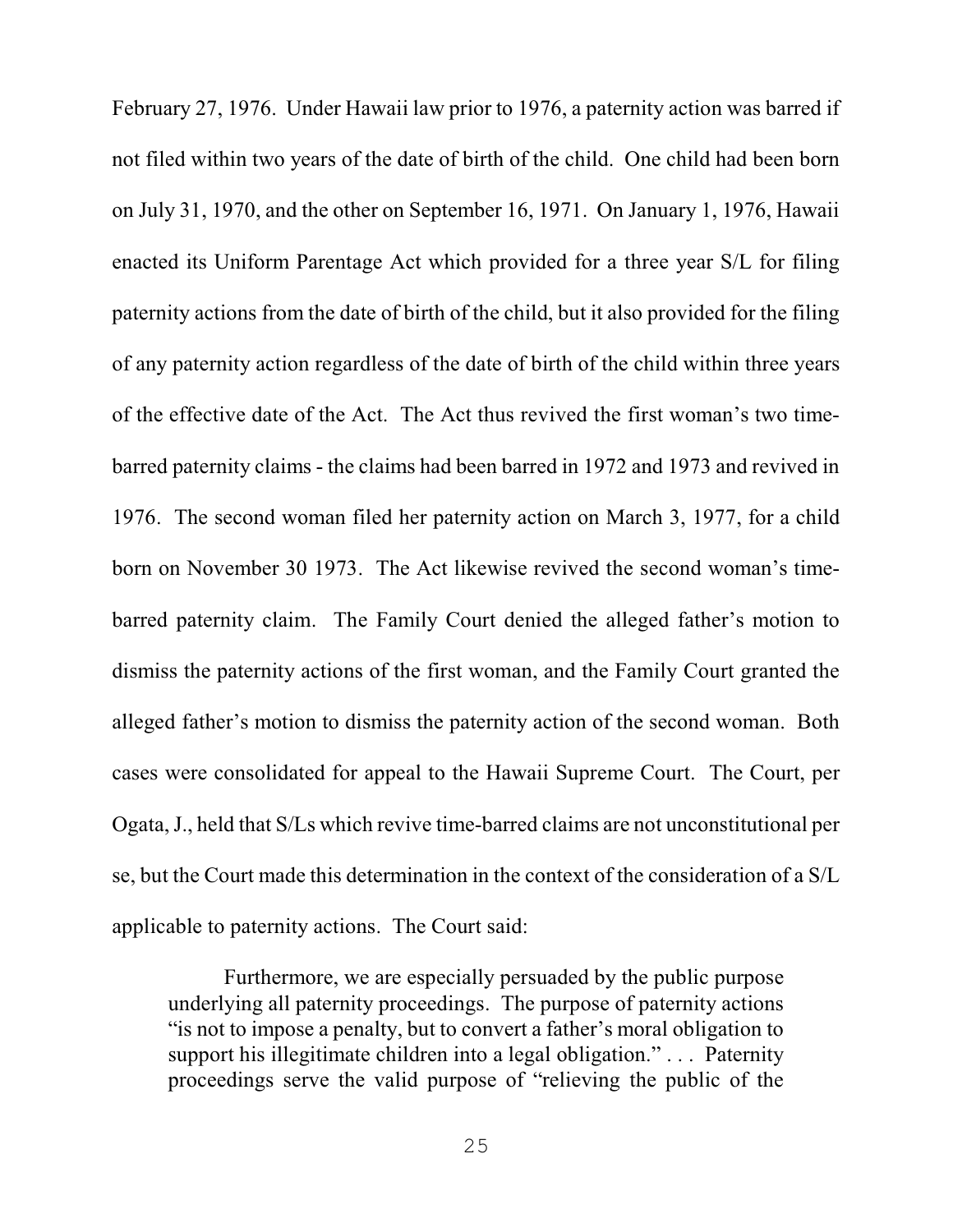burden of supporting an illegitimate child and to provide the mother with assistance in carrying out her obligation of support." . . . Therefore, we believe that in order to foster these just and humane objectives, the legislature intended that for purposes of determining the applicable period of limitations, itshould be immaterial whether the child was born before or after the effective date of the new paternity statute.

### 59 Haw., at 314-315. Regarding the due process issue, the Court stated:

In our opinion, the legislative revival of claims that are even decades old is not, of itself, unconstitutional per se. Rather, bearing in mind that statutes of limitation exist "only by legislative grace and are subject to a relatively large degree of legislative control," *Chase Securities*, *supra*, 325 U.S. at 314, 65 S.Ct. at 1142, a court must look to whether the actual retrospective effects of the statute will offend the Federal or State Constitutions. *See Robbins & Meyers, supra*. Therefore, while statutes of limitation "probably could not be changed retroactively without some legislative hardship or oppression," *Chase Securities, supra*, 325 U.S. at 315, 65 S.Ct. at 1143, we are of the view that where a defendant has not acted in reliance upon the bar of a statute of limitations, he may not translate his prior statutory immunity from suit into a constitutional right *See id.* at 315-16, 65 S.Ct. 1137. By enacting HRS 584-7 in its current form, the legislature effected a change in public policy regarding the prosecution ofstale claims. However, this new policy, which greatly extends the applicable period of limitations, can be sustained only so long as the putative father's right to due process is not violated by the retrospective application of the statute. *See Chase Securities, supra*. Therefore, we prefer to adopt a case-bycase approach to the question of the constitutional permissibility of the revival of paternity claims barred by the former statue of limitations. If a putative father, named in a paternity proceeding, were able to demonstrate that he had acted in specific reliance on the bar of the statute of limitations and that special hardships or oppressive results wold follow from the lifting of the bar, retrospective application of HRS 584-7 might not be constitutionally permissible. Absent such a demonstration of direct reliance and resultant hardship, it would not be possible to say that the defendant was deprived of any constitutional right.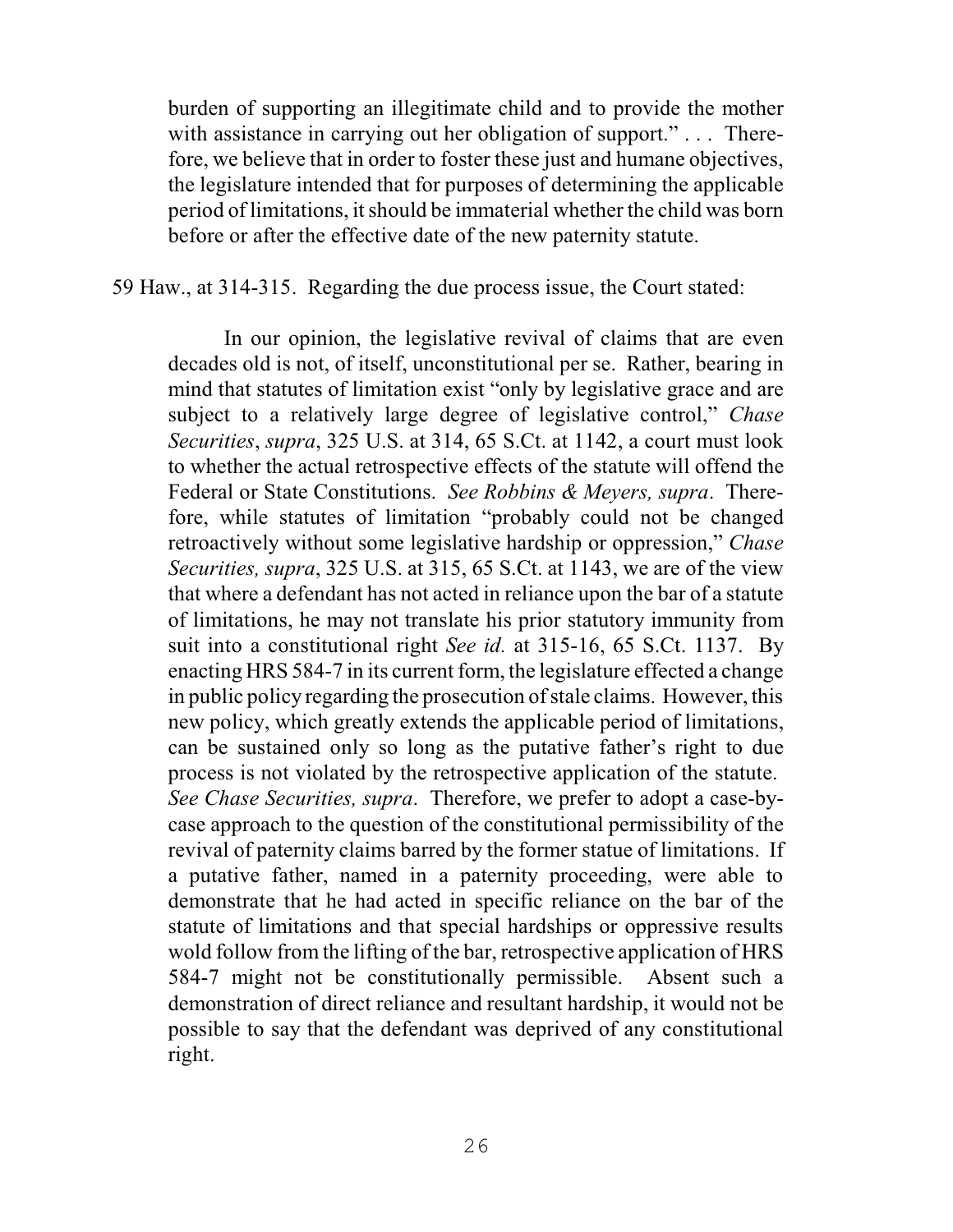59 Haw., at 317-318. Again, the issue of "special hardships or oppressive effects" raised in *Chase* as discussed above is an extremely relevant factor to the Hawaii Supreme Court just as it was to the U.S. Supreme Court. In the context of paternity actions with the strong public policy reason for requiring fathers and not the public to support their children, the Hawaii Supreme Court passed Hawaii's statute against a claim of the statute's being unconstitutional "on its face." The Court still warned that the statute could be unconstitutional "as applied" (an issue not raised in this motion because this would require a great deal of discovery in this case).

The Hawaii Supreme Court again considered Hawaii's paternity statute in *Roe v. Doe*. In this case, mother filed a paternity petition on December 1, 1980, regarding her child who was born on August 30, 1971. On June 19, 1982, the court granted leave to substitute the child as the petitioner. The paternity S/L at the time set a three year period for bringing a paternity action. The family court dismissed the petition. While the appeal of the dismissal was pending, the S/L was amended by the Hawaii Legislature extending the S/L for up to three years after the child attains the age of majority. Father argued that the amendment extension of the S/L should only apply to children who had not attained the age of three at the time the amendment was passed. The Court rejected this argument on statutory construction grounds citing to the purpose of the new statute:

Hawaii Revised Statutes Chapter 584 is remedial in nature and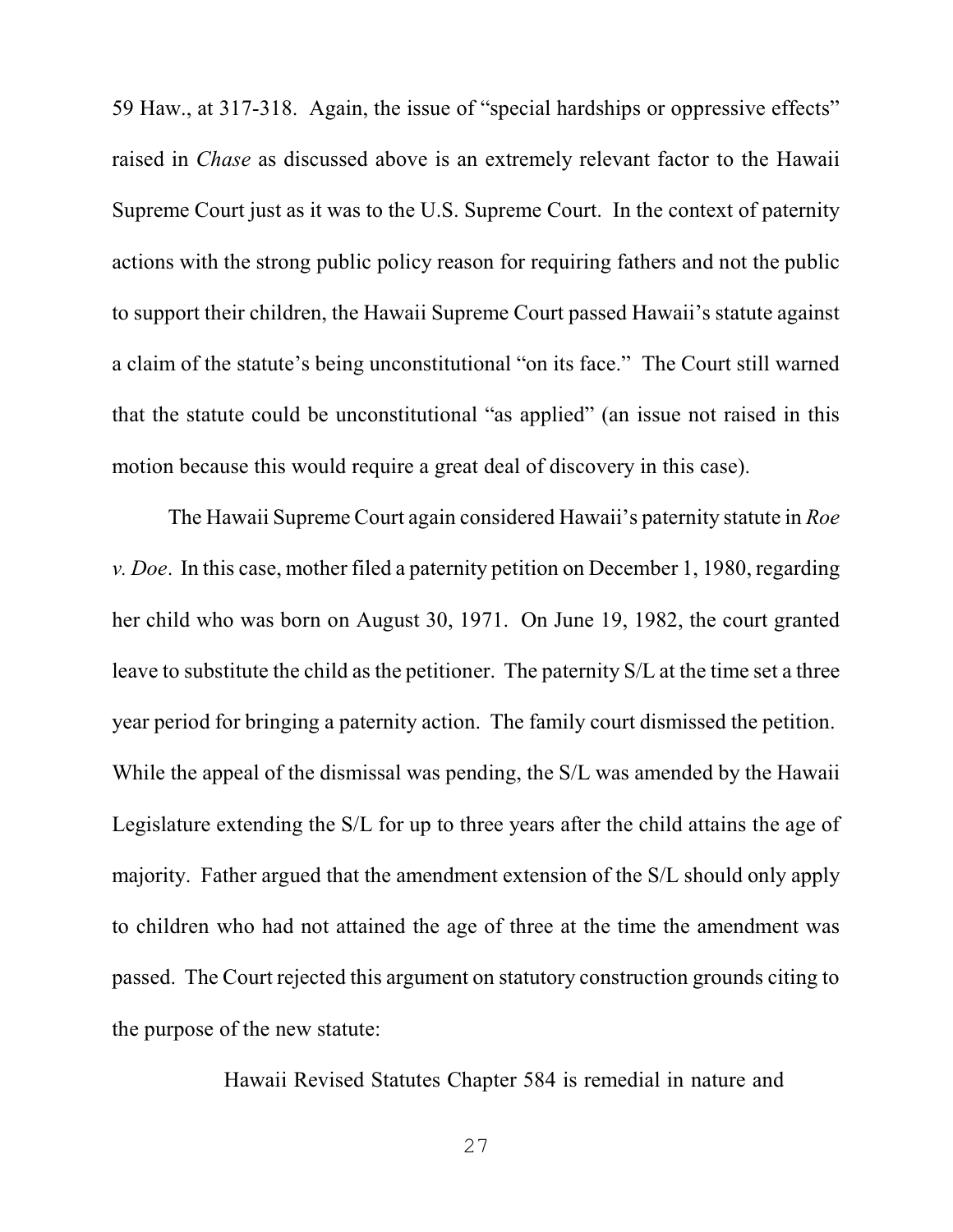must be construed liberally in order to accomplish the purpose for which it was enacted. *Roe v. Doe*, 59 Haw. 259, 581 P.2d 310 (1978). That purpose is to provide substantive legal equality for all children regardless of the marital status of their parents. . . . Obviously, permitting an illegitimate child the opportunity to establish the support obligation of his or her natural father throughout the child's minority satisfies the purpose of the statute.

67 Haw., at 65. The Court observed that the Legislature was not concerned about

reviving old claims because of the scientific advances in blood testing to prove

paternity:

The legislature, in the committee reports attached to Act 288, cited the problems of proof surrounding paternity actions as justification for a short limitations period to protect alleged fathers from stale and fraudulent claims. The legislature went on to recognize, however, that scientific advances in blood testing reduced the evidentiary problems of older claims. . . . These scientifically conducted blood tests were deemed highly probative in proving paternity. Their effectiveness has already been recognized by the United State Supreme Court. . . . It is apparent that the legislature determined that the problems of proof which justify a short limitations period no longer existed.

67 Haw., at 65-66.

Regarding the father's claimthat the new statute violated his due process rights by reviving a claim that had already been barred, the Court again cited to *Roe v. Doe*, saying, "Although we conclude that the legislature intended that previously barred claims under HRS 584-7 (1975) can be revived by Act 288, its application in this particular case is permissible only if it does not offend the State or Federal constitutional guarantees of due process." 67 Haw., at 471. The Court then referred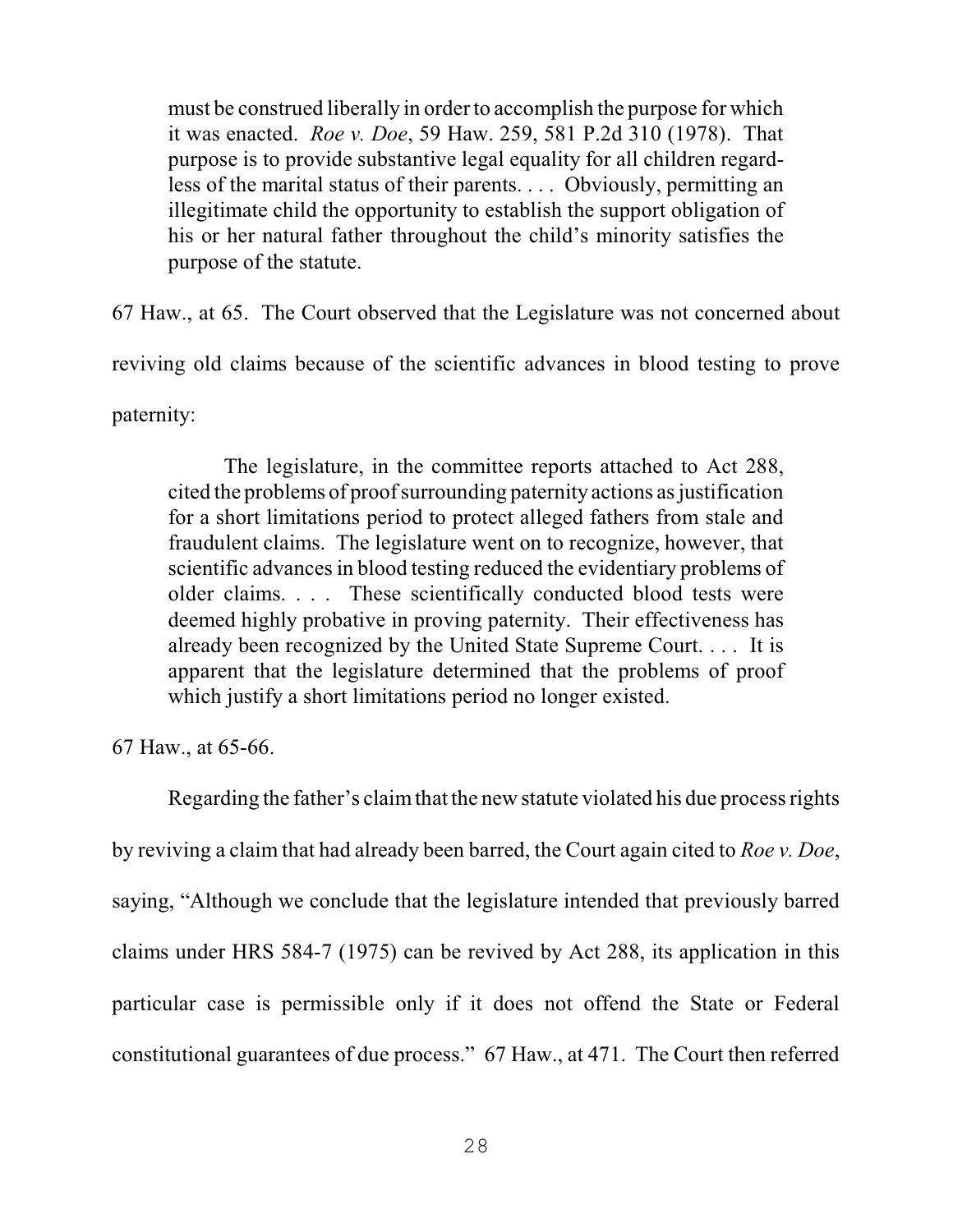to the "case-by-case" approach to paternity actions taken in *Roe v. Doe* to determine if the new S/L was unconstitutional as applied. The Court concluded:

There is nothing in the record to indicate that Defendant was in any way induced or prompted by the expiration of the three-year statute of limitations "into reliance of a kind that would make its retroactive extension so oppressive as to violate due process." . . . We recognize, however, Defendant is not precluded from showing reliance on remand.

Again, it is clear that the Hawaii Supreme Court is concerned with "special hardships or oppressive results." Considering the strong policy arguments for extending S/Ls in paternity cases, especially considering the availabilityofreliable proof of paternity, the Court analyzed the due process concerns on a "case-by-case" "as applied" basis. This does not mean that the Hawaii Supreme Court will treat all due process issues with respect to extensions of S/Ls on a "case-by-case" basis. As shown above, the extension of a S/L for sexual abuse cases is so oppressive on defendants as to be unconstitutional "on its face." RAM's case here is a classic example of why an extended S/L is unconstitutional on its face. RAM is required to deal with matters which allegedly occurred 21 to 30 years ago. Unlike paternity cases which can rest on the reliability of DNA testing, there is no reliable evidence for mere claims of sex abuse which occurred decades ago. It is highly unlikely that the Hawaii Supreme Court will uphold the constitutionality of HRS 657-1.8(b) against RAM's due process challenge that the statute is unconstitutional "on its face." None of the policy concerns or evidentiary protections which saved HRS 584-7 are present for HRS 657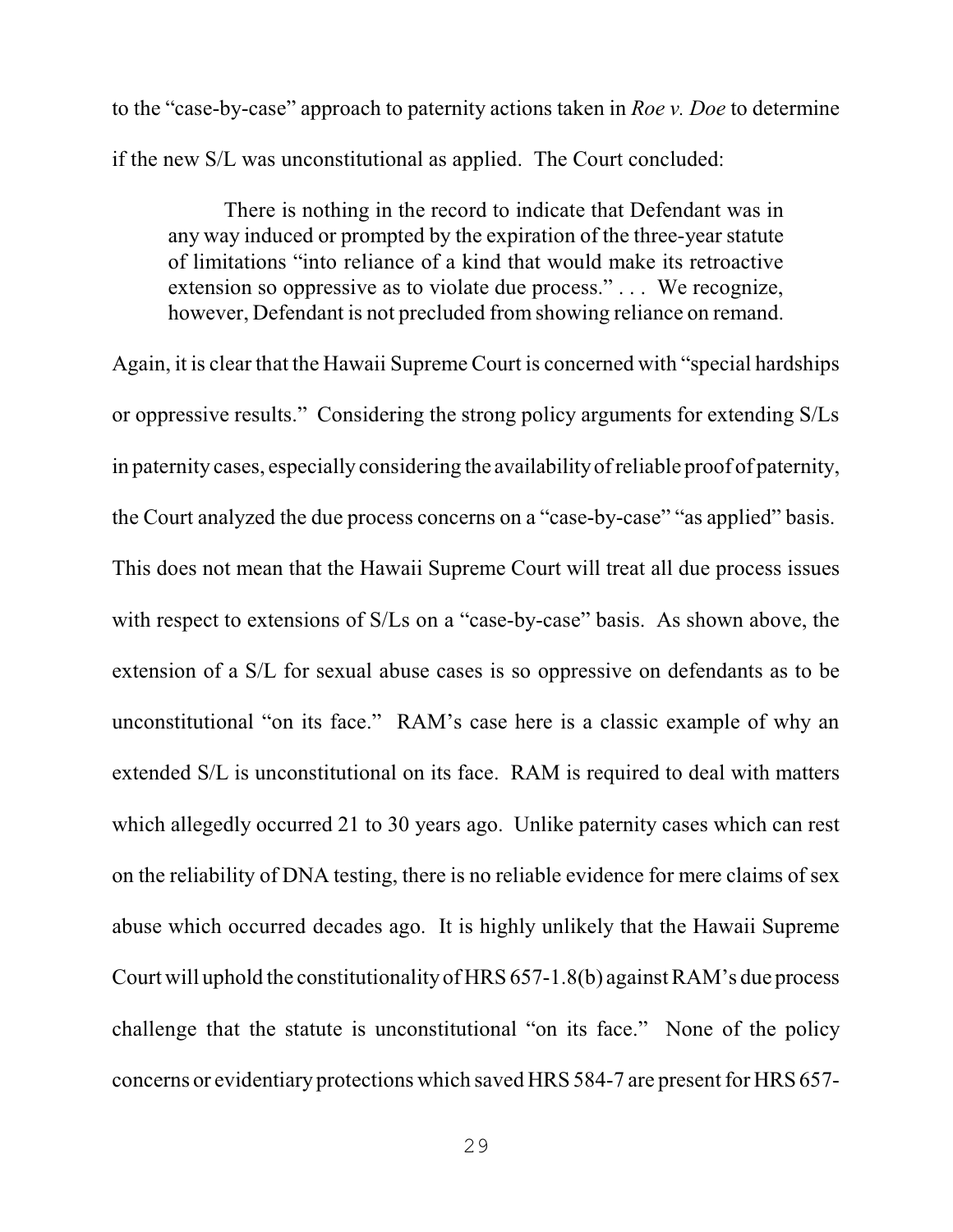1.8(b).

Based on these arguments, RAM again urges this Court to refer the state constitutional issue to the Hawaii Supreme Court under HRAP Rule 13. If this Court decides not to make such a referral, then RAM urges this Court to find that HRS 657- 1.8(b) is unconstitutional on its face under the Hawaii State Constitution's Due Process Clause.

#### IV. There was insufficient service of process in this case.

As theDeclaration of Prahlad Jamieson which accompaniesthis motion shows, there was insufficient service of process in this case. Plaintiffs appear to be claiming, per the Affidavit of Service submitted by Lynn A. Anderson in this case on February 5, 2014, that service of process was made on RAM on January 2, 2014, by leaving Plaintiffs' First Amended Complaint with "a person of suitable age and discretion then and there residing at the usual above of said, Jay Ram aka Gary Winnick." Apparently, the "person of suitable age and discretion" to whom Ms. Anderson refers was Prahlad Jamieson. Jamieson's Declaration states that he did not know who approached him or why, that he was not handed any documents and that no documents were left with him, and that he was not authorized to receive any documents on behalf of RAM and would not have received any documents if they had been offered to him. This was not proper service of process under Hawaii Rules of Civil Procedure, Rule 4(d)(1)(A). RAM makes his proper motion under FRCP Rule